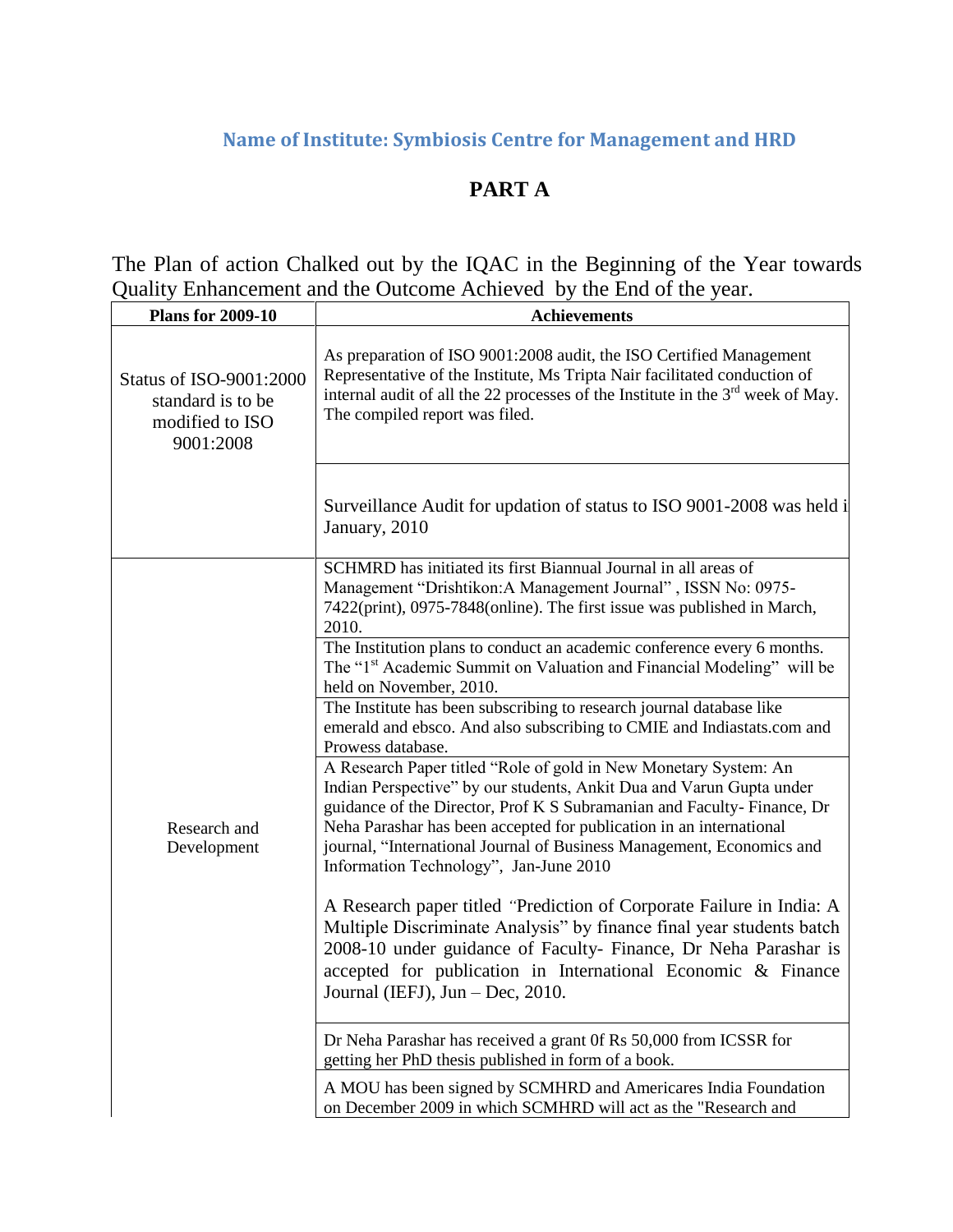|                                       | <b>Academic Partner"</b>                                                                                                                                                                                                                                                                                                                                                                                        |  |  |
|---------------------------------------|-----------------------------------------------------------------------------------------------------------------------------------------------------------------------------------------------------------------------------------------------------------------------------------------------------------------------------------------------------------------------------------------------------------------|--|--|
|                                       | All non-PhD faculty have/are in process of getting registered for PhD<br>program.                                                                                                                                                                                                                                                                                                                               |  |  |
|                                       | The Institute has successfully held its annual academic seminars like:<br>Saakal Six Sigma Excellence Awards, 2009 in September 2009<br>$\bullet$<br>Marketing Symposium – Evolving Consumer Trends in<br>$\bullet$<br>November, 2009                                                                                                                                                                           |  |  |
|                                       | Integrated Risk Management Seminar in December, 2009<br>Faculty publication and presentation of research papers are all time high.<br>Faculties published papers in all disciplines such as economics, finance,                                                                                                                                                                                                 |  |  |
|                                       | marketing, operations research, human research development<br>Foundation Course was updated and it was offered online<br>to the students from 11th April, 2009 onwards. Evaluation for each<br>will be conducted from June 22nd onwards. These courses are<br>linked to the Semester One courses.                                                                                                               |  |  |
|                                       | A new initiative is mentorship from faculty. 15 faculties were<br>assigned 12 students each. Each student were required to make<br>presentation on the topic "The Leader I aspire to be" to their mentors<br>begin with. Each faculty mentored them for the entire semester.<br>Students were evaluated on their communication skills and placed<br>at 3 levels. A systematic training followed for each level, |  |  |
| <b>Revamping Foundation</b><br>Module | on business communication, with each group receiving training<br>suitable for their level.                                                                                                                                                                                                                                                                                                                      |  |  |

# **PART B**

# **1. Activities Relating to goals and objectives of the institute**

| <b>Goals and Objectives</b>       | <b>Activities</b>                                                                                                                                                   |
|-----------------------------------|---------------------------------------------------------------------------------------------------------------------------------------------------------------------|
| <b>Quality Assurance</b>          | Surveillance Audit for updation of status to ISO 9001-200<br>was held in                                                                                            |
| and Improvisation                 | January, 2010                                                                                                                                                       |
|                                   | Faculty and staff of Institute cooperated with the newly created<br>"Quality Assurance and Knowledge Management" cell<br>compilation of data as per UGC guidelines. |
| <b>Creation of Global Leaders</b> | Entrepreneur Summits were held like "Lock and Stock" and                                                                                                            |
| and                               | "Speed Breakers" in collaboration with NEN and S P Jain                                                                                                             |
| <b>Entrepreneurs</b>              |                                                                                                                                                                     |
|                                   | Entrepreneurial Training was conducted for employees of<br>Thermax, Pune in April, 2010.                                                                            |
|                                   | Our student, Disha Mukerjee opted to be entrepreneur when she                                                                                                       |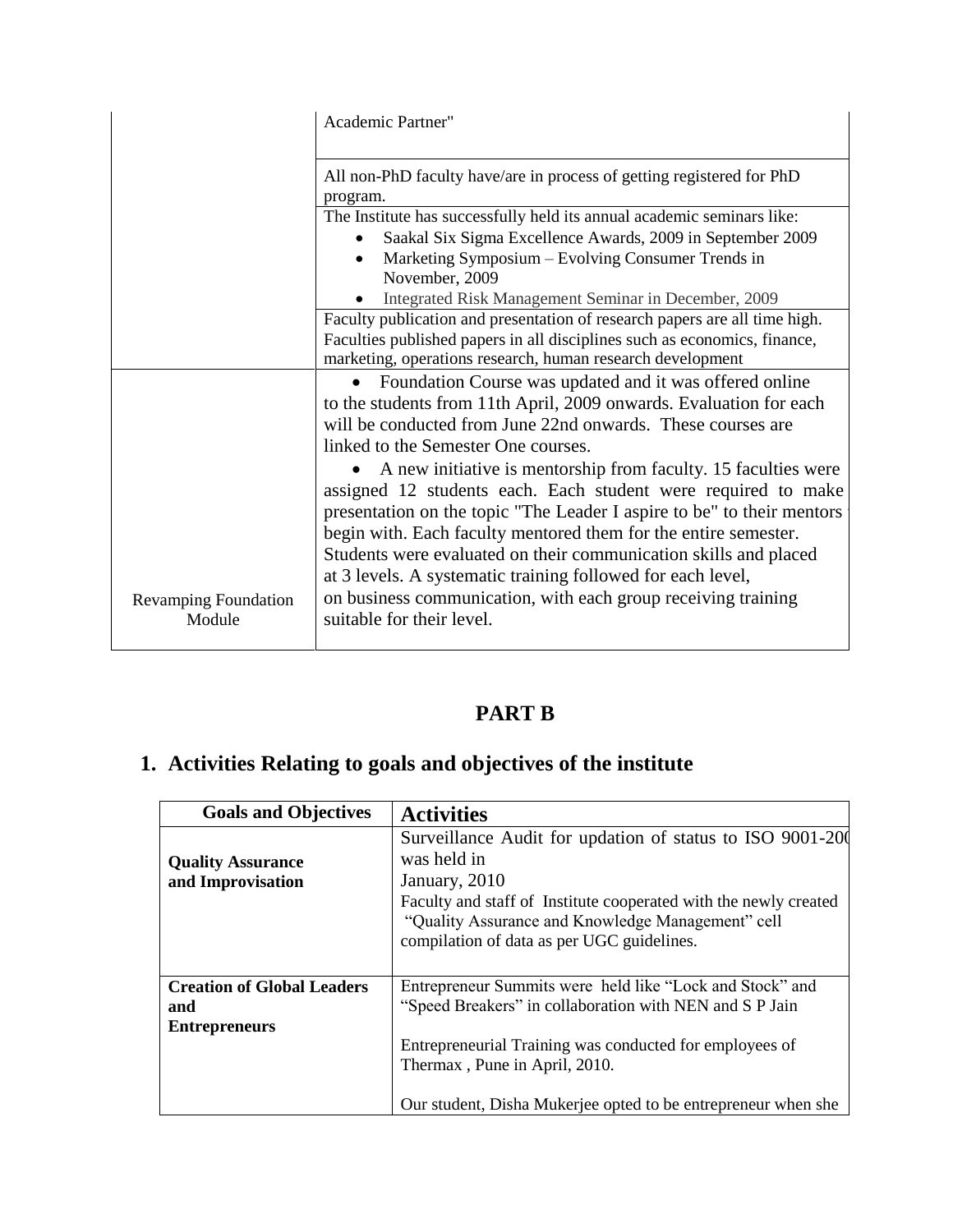|                                  | started preparing, getting orders and delivering customized<br>chocolates.                                                                                                                                                                                                                                                                                                                                                                                                                                         |
|----------------------------------|--------------------------------------------------------------------------------------------------------------------------------------------------------------------------------------------------------------------------------------------------------------------------------------------------------------------------------------------------------------------------------------------------------------------------------------------------------------------------------------------------------------------|
| <b>Continue</b><br>improvisation | Due to growing concern about failure of corporate                                                                                                                                                                                                                                                                                                                                                                                                                                                                  |
| <b>Course Curriculum</b>         | Governance, a one credit core course in "Business Ethics"                                                                                                                                                                                                                                                                                                                                                                                                                                                          |
|                                  | has been proposed in the 1 <sup>st</sup> Semester for Batch 2010-12.                                                                                                                                                                                                                                                                                                                                                                                                                                               |
|                                  | Two more core courses (1 credit) on 'Interpersonal Skill'<br>and "Leadership Skill Development" has been proposed for<br>the $2nd$ Semester and $3rd$ Semester respectively for the<br>upcoming Batch of MBA.<br>These courses are being incorporated based on Industrial<br>feedback and comparison of curriculum with that some of<br>the well known B-School of the world.<br>A three credit course on "Integrated Disaster Management"<br>will be introduced in the 4 <sup>th</sup> Semester for Batch 2010-12 |

## **2. New Academic Programmes Initiated/ Proposed**

- Certificate Course in Commercial Banking and Insurance (2010)
- Certificate Course in Business Analytics(2010)
- Certificate Course in Supply Chain Management (2010)
- Certificate Course in Entrepreneurship(2010)
- Certificate Course in Six Sigma (2010)
- Post Graduate Executive Diploma in Infrastructure Management **(2010-2011)**

## **3. Innovations in Curriculum design and transaction**

- Due to growing concern about failure of corporate Governance, a one credit core course in "**Business Ethics**" has been proposed in the 1<sup>st</sup> Semester for Batch 2010-12.
- Two more core courses (1 credit) on **"Interpersonal Skill"** and **"Leadership Skill Development"** has been proposed for the  $2<sup>nd</sup>$  Semester and  $3<sup>rd</sup>$  Semester respectively for the upcoming Batch of MBA. These courses are being incorporated based on Industrial feedback and comparison of curriculum with that some of the well known B-School of the world.
- A three credit course on "Integrated Disaster Management" will be introduced in the  $4<sup>th</sup>$ Semester for Batch 2010-12
- The Centre of Excellency in Infrastructure has been created, which will offer three electives in Semester 2 and Semester 4 for Batch 2010-11.
- Based on Industrial feedback new electives like "Theory of Constrain" and "Operations Strategy" will be offered from Centre of Excellency in Operations
- To give more impetus to research, Market Research course has been bifurcated into 2 parts: one core course of 2 credit to be offered in  $2<sup>nd</sup>$  Semester and one elective course also to be offered in  $2<sup>nd</sup>$  Semester.
- To give a practical insight to finance students we have introduced two new courses they are cognizant capital and money market and Carbon Market to be offered in  $4<sup>th</sup>$ semester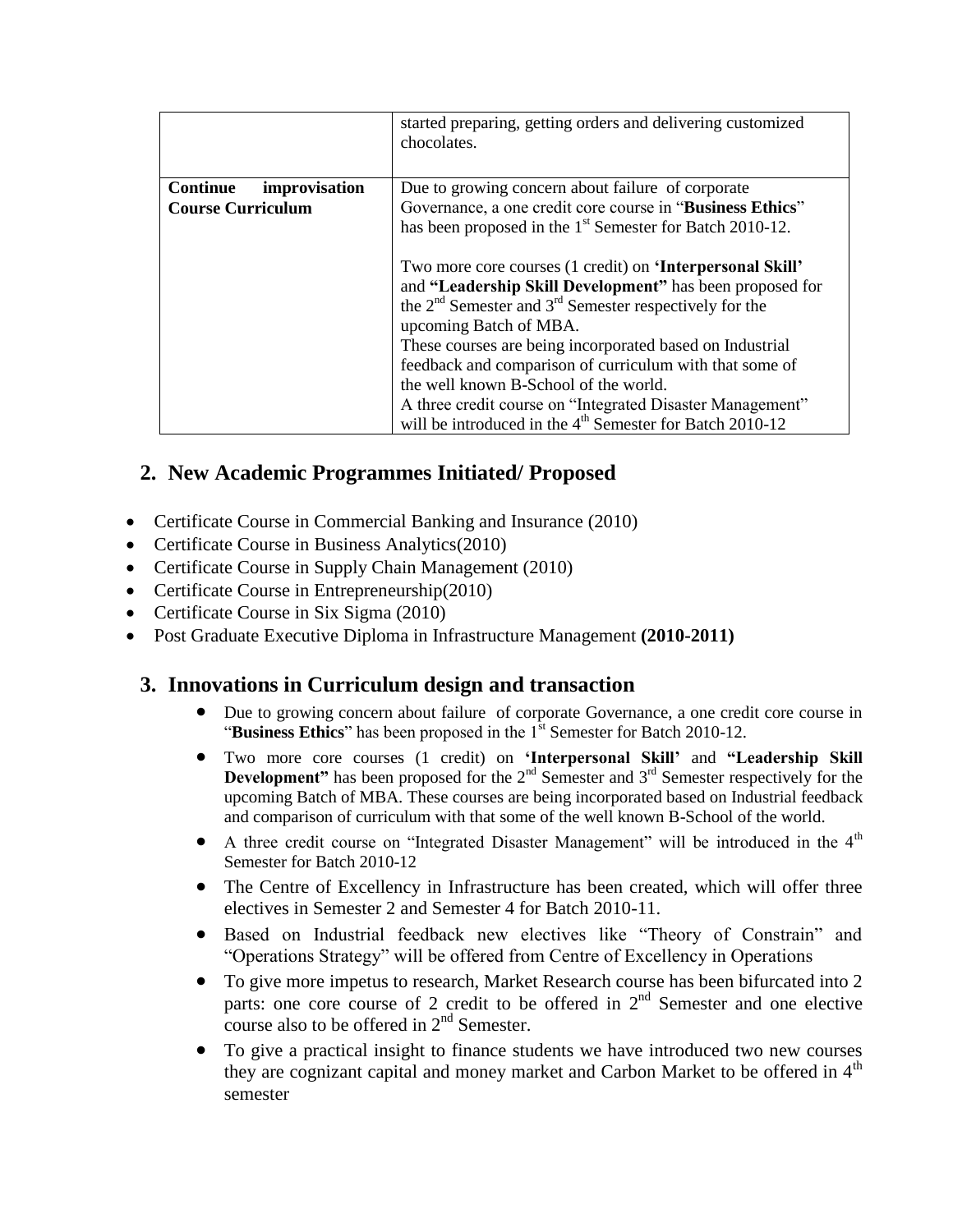- In-depth guidance to students on career paths ranging from Career assessment tests to interpretation of the results and development of individual career plans are being done.
- Learning is achieved through a of blend of case analysis from Harvard, IIMs, elearning modules, industrial research, collaborative learning in groups, presentation etc.

### **4. Interdisciplinary programmes started: None**

### **5. Examination Reforms Implemented:**

- Cap orientation was implemented as per SIU guidelines
- BOE suggestions were implemented.

## **6. Candidates NET/ SLET/ GATE etc. :**

One JRF NET (Ms Sujata Verma)

| SL.            |                           |                |
|----------------|---------------------------|----------------|
| N <sub>O</sub> | <b>Topic</b>              | Date           |
|                |                           | $18 - 19^{th}$ |
|                | Sakal Six-Sigma           | September,     |
|                | Excellence Awards '09     | 2009           |
|                |                           | 20th and       |
|                | Marketing Symposium -     | 21st           |
|                | <b>Evolving Consumer</b>  | November,      |
| 2              | Trends                    | 2009           |
|                |                           | 6th,           |
|                | <b>Integrated Risk</b>    | December,      |
|                | <b>Management Seminar</b> |                |

## **7. Number of Seminars and Workshops Conducted:**

### 8. **Initiative Towards FDP Programme:**

- a. Prof Manish Sinha has attended a seminar on "Foreign Exchange Exposure Market" organized by CRISIL in Mumbai on April 28-29, 2009.
- b. Dr. Neha Parashar has attended a workshop on "Financial Management and Accountability" as a resource person and presented a paper on ""Accountability and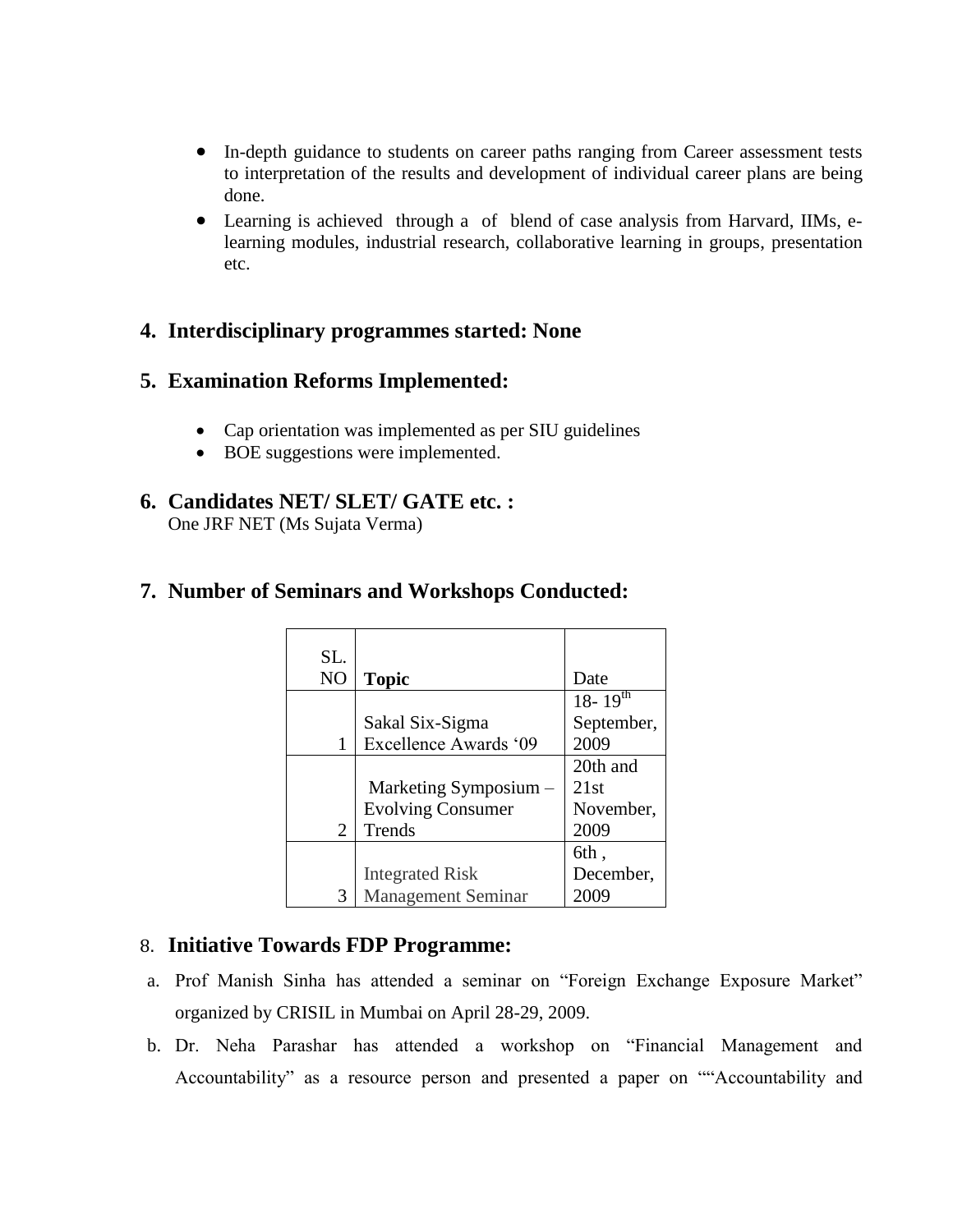Regulatory Framework in Financial service sector with special reference to Mutual Fund Industry" in department of economics, Vikram University, Ujjain on 29<sup>th</sup> April, 2010.

- c. Prof Abodh Kuman and Prof Navin Kumar attended a workshop on "Experimental Social Sciences" on 28-29 December, 2009 at Mumbai University.
- d. Prof Anita Gupta and Ms Dipali Dalvi attended Foundation Progamme in Entrepreneurship Development on 24-28 th October, 2009 at S P Jain Mumbai organized by National Entrepreneurship Network (NEN).
- e. Prof O S Vaidya attended a faculty development program on Operational Management on 16-20<sup>th</sup> November, 2009 at Indian Institute of Management in Bangalore.
- f. Prof Deepak Roy and Prof Anita Gupta participated in Module I of the Accredited Management Teacher Program orgainsed by Symbiosis International University at Symbiosis Centre for Information Technology during May, 2009.

|                                                                  | a. Research Papers by Faculties                                                                                                                |                                                                                                                                                                   |
|------------------------------------------------------------------|------------------------------------------------------------------------------------------------------------------------------------------------|-------------------------------------------------------------------------------------------------------------------------------------------------------------------|
| <b>Name</b>                                                      | <b>Title of Paper</b>                                                                                                                          | <b>Name of the Journal</b><br><b>Published/Conference in</b><br>which Presented                                                                                   |
| K S Subramania<br>NehaParashar/<br>$Du$ a/Vari<br>Ankit<br>Gupta | Role of Gold in New Monetary<br>System: An Indian Perspective                                                                                  | To be Published in<br>International Journal of<br>Business Management,<br>Economics and Information<br>Technology, Vol. 2, No.2<br>July-December 2010, 253<br>265 |
| Abodh Kumar                                                      | The Demographic Results of<br>Nationalism: Civil Disobedience and the<br>age at Marriage for women in Western<br>India, Co-authors             | Has been put for discussion<br>at E social Sciences                                                                                                               |
| Anita Gupta                                                      | Is Success of a Viral Marketing Effort<br>in India Content Dependent? A<br>Framework for Effective Viral Message<br><b>Content Development</b> | Abstract accepted for 3rd<br>International Conference on<br>Global Interdependence and<br><b>Decision Sciences</b>                                                |

#### **a. Research Papers by Faculties**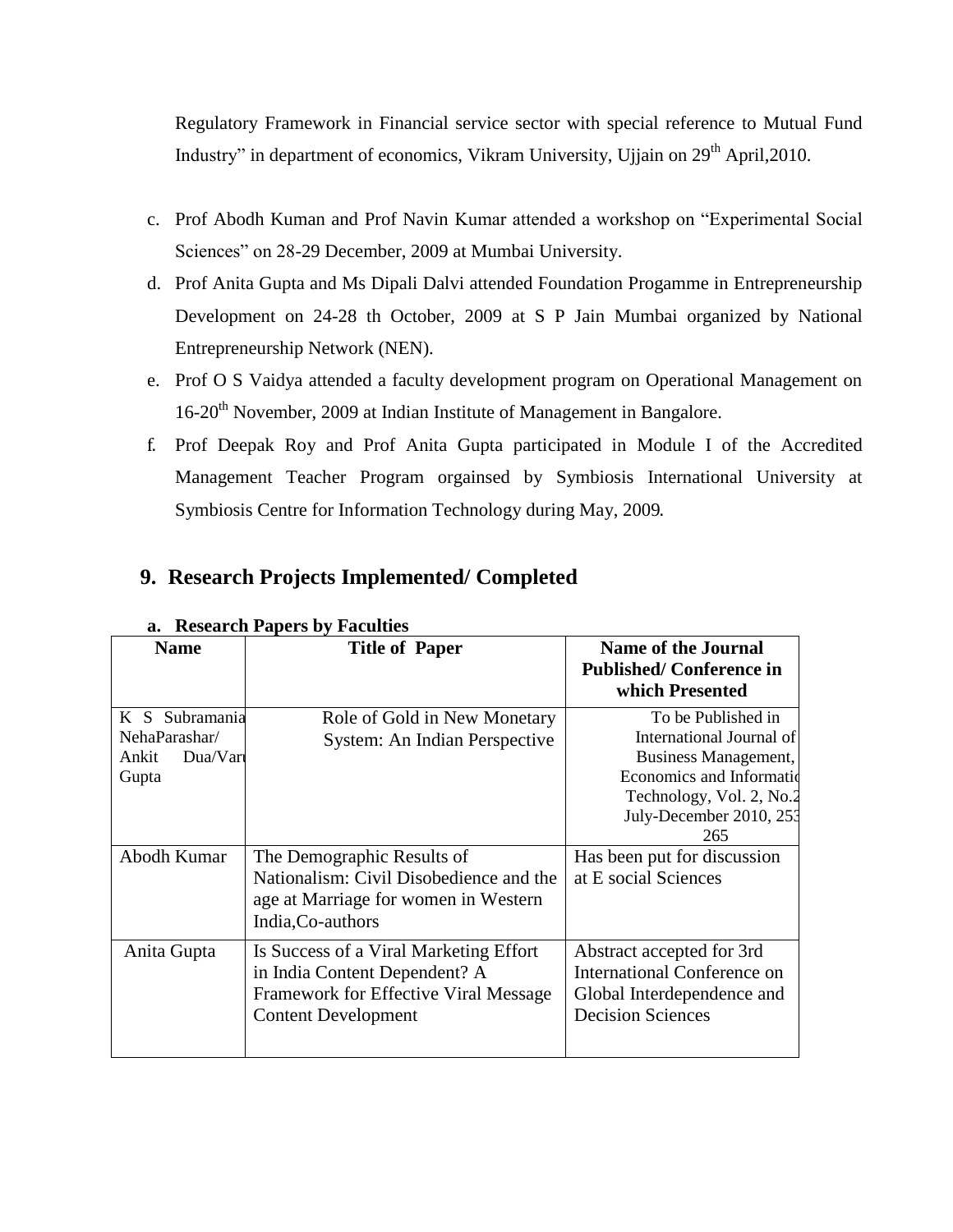| Anita Gupta                                                                                       | <b>Innovative Communication Tactics</b><br>Model for Reaching out to the Bottom<br>of the Pyramid Customers in Rural India | Has been accepted for<br>presentation at the Third<br><b>Great Lakes NASMEI</b><br>Marketing Conference (to<br>be held on Dec $18 \& 19$ ,<br>2009).             |
|---------------------------------------------------------------------------------------------------|----------------------------------------------------------------------------------------------------------------------------|------------------------------------------------------------------------------------------------------------------------------------------------------------------|
| Anita Gupta/<br>Pratima Sheroy                                                                    | <b>Consumer Empowerment</b>                                                                                                | Has been accepted for<br>presentation at the Third<br><b>Great Lakes NASMEI</b><br>Marketing Conference (to<br>be held on Dec $18 \& 19$ ,<br>2009).             |
| Anita Gupta                                                                                       | Framework for Building an Effective<br>Country-Image: Role of Brands                                                       | Communicated to<br><b>International Marketing</b><br>Review.                                                                                                     |
| Manoj<br>Hudnurkar                                                                                |                                                                                                                            | <b>Enterprise Systems</b><br>Conference                                                                                                                          |
| Manoj<br>Hudnurkar                                                                                | <b>Enhancement of Service Management</b><br>using Business Intelligence Process<br>Model                                   | Kohinoor institute of<br><b>Management Journal</b>                                                                                                               |
| Manoj<br>Hudnurkar                                                                                | Appreciating Rupee and Indian<br>Industry-The way forward                                                                  | IIM, Indore seminar                                                                                                                                              |
| Manoj<br>Hudnurkar                                                                                | <b>Enhancement of Service Management</b><br>using Business Intelligence Process<br>Model                                   | kohinoor institute of<br><b>Management Journal</b>                                                                                                               |
| Dr Neha<br>Parashar/<br>Dimple<br>Bhatt,<br>Sudha<br>Rangaraja<br>Ity Gupta<br>Pratibha,<br>Sneha | Prediction of Corporate Failure in<br>India: A Multiple Discriminate<br>Analysis                                           | To be Published in<br>International Journal of<br>Business Management,<br>Economics and Informatio<br>Technology, Vol. 2, No.1<br>January-June 2010, 143-<br>150 |
| Dr. Neha<br>parashar                                                                              | Factors affecting the capital structure: A<br>study on Indian Pharmaceutical<br>companies"                                 | Published in Journal of<br><b>Public Financial</b><br>management of national<br><b>Institute of Financial</b><br>Management, Vol II, No1,<br>$Jan - June 2010$   |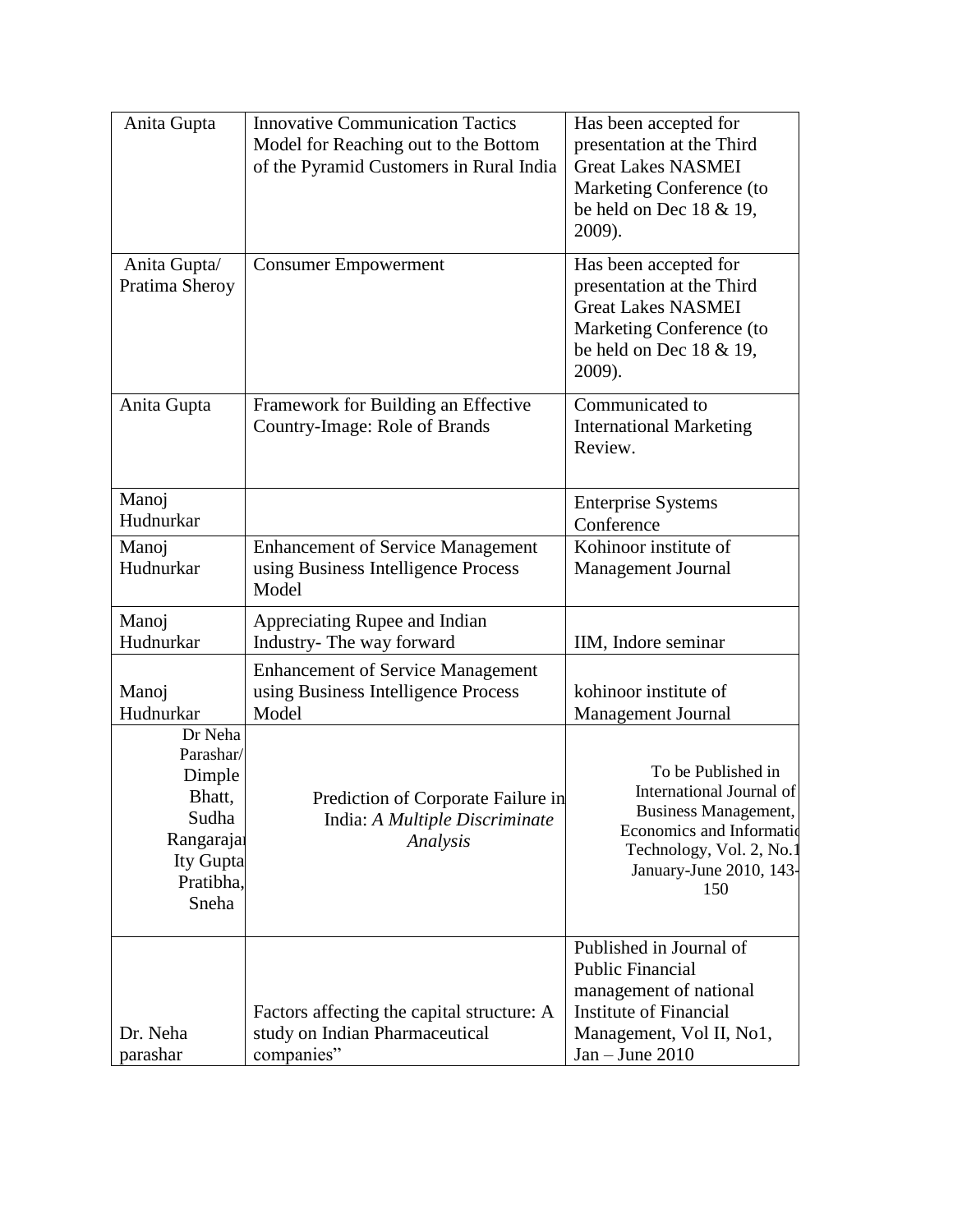|               |                                                    | Published in Indira           |
|---------------|----------------------------------------------------|-------------------------------|
|               | "Merger Momentum and Investors"                    | Management Review of          |
| Dr. Neha      | behaviour: The stock Market Reaction               | Indira Business School,       |
| parashar      | to merger"                                         | Pune.                         |
|               | Perceptual Study of Investors towards              |                               |
| Dr. Neha      | Mutual Funds: A study in Indian                    | Published in Ivertis Journal  |
| parashar      | Context"                                           | Of Management, Shillong.      |
|               |                                                    | Going to be published in      |
| Dr. Neha      | Asset Liability management In Banking              | Management Journal of         |
| parashar      | Sector: A comparative study:                       | GBS, Noida.                   |
|               |                                                    | Accepted for publication in   |
|               | "Prediction of Corporate Failure in                | International Economic &      |
| Dr. Neha      | Discriminate<br>India:<br>Multiple<br>$\mathbf{A}$ | Finance Journal (IEFJ), Jan   |
| parashar      | Analysis"                                          | $-$ Jun 2010.                 |
|               |                                                    |                               |
|               | "Understanding Distribution Pattern of             | Accepted for Publication in   |
| Dr. Neha      | Banking Sector Stock Prices in Indian              | <b>Asia-Pacific Business</b>  |
| parashar      | Stock Market"                                      | Review, July $-$ Sep 2010     |
|               |                                                    | Published in BVIMSR's         |
|               |                                                    | Journal of Management         |
| Dr. Neha      | "Factors Affecting perception of                   | Research Vol I, Issue 2 July  |
| parashar      | investors towards Mutual Funds"                    | 2009.                         |
|               |                                                    | in book "Developing           |
|               |                                                    | <b>Analytical Skill: Case</b> |
|               |                                                    | studies in Management",       |
| Dr.neha       | A case study on "Er. Praveen Vashistha:            | published by Shroff           |
| Parashar      | A Visionary Eduprenreur"                           | publishers.                   |
| Dr. Neha      | Knowledge management In Education                  | Opus, The research Journal,   |
| Parashar      | Sector: With Special Reference to                  | 2009                          |
|               | <b>Management Institutes</b>                       |                               |
|               |                                                    |                               |
| O. S. Vaidya  | Conjoined Supply Chain Performance                 | Published in International    |
|               | Evaluation: A Multi-criteria Approach              | journal of Operations and     |
|               |                                                    | Quantitative Management,      |
|               |                                                    | <b>USA</b>                    |
| Sonali        | A Composite Index of Happiness                     | Published in Opus Volume 3    |
| Bhattacharya  |                                                    |                               |
|               | Measuring Efficacy of Knowledge                    | Under consideration for       |
| Sonali        | Sharing in M&A: A Balacnced                        | publication in SCIT Journal   |
| Bhattacharyra | Scorecard Approach via DEA                         |                               |
|               |                                                    | Icfai University Journal of   |
| Sonali        | A Predictive Model to determine                    | Governance and Public         |
| Bhattacharyra | election results                                   | Policy, December 2009         |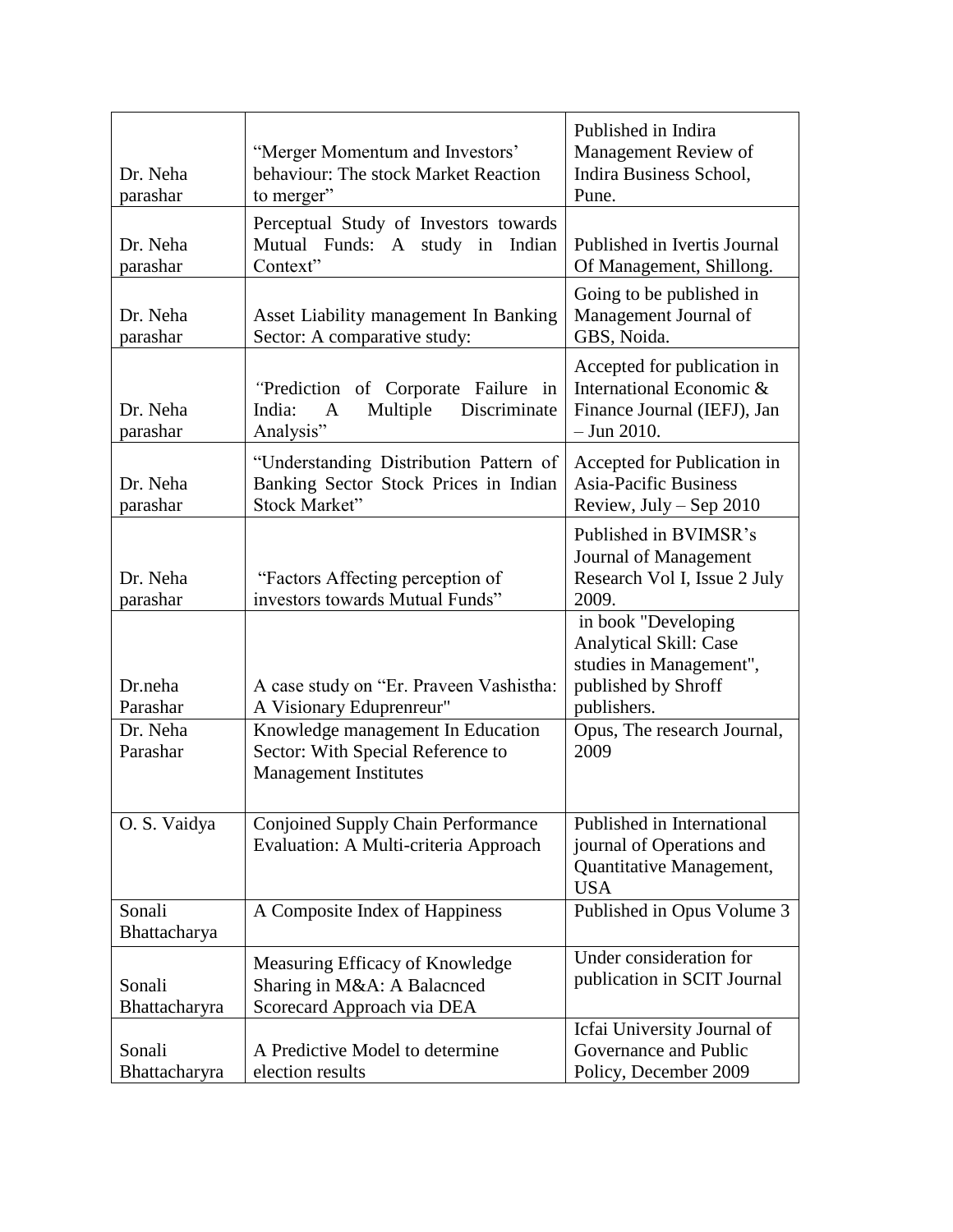|               |                                         | Accepted for publication in      |
|---------------|-----------------------------------------|----------------------------------|
| Sonali        | Knowledge Economy in India:             | Journal of Information and       |
| Bhattacharyra | <b>Challenges and Opportunities</b>     | Knowledge Management             |
|               | Review of Applications of Urn Models:   | To be published in IUP           |
|               | With Special Emphasis on                | <b>Journal for Computational</b> |
| Sonali        | Polya-Eggenberger Urn Models            | Mathematics, Vol3, No.2,         |
| Bhattacharyra |                                         | pp 33-58, June, 2010             |
|               |                                         | Published in IUP Magazine:       |
| Sonali        | Retail Business in India: Risk and      | Insurance Chronicle, March       |
| Bhattacharyra | Prevention                              | 2010                             |
| Renu Misra &  | Labouring Emotionally: A Review         | In publication International     |
| R. K. Agrawal |                                         | Journal, Contemporary            |
|               |                                         | <b>Management Research</b>       |
|               |                                         | (CMR), Thailand.                 |
|               |                                         |                                  |
| Renu Misra    | A Study of Emotional Labour, Job        | Presented Research Paper at      |
|               | Stress, Employee Engagement in Call     | the 2nd Doctoral                 |
|               | Centers                                 | Conference at IBS,               |
|               |                                         | Hyderabad                        |
| Renu Misra &  | Gunas and Emotion Work in Call          | Accepted for the 2009            |
| R. K. Agrawal | Centers: A personality Perspective      | Indian Academy of                |
|               |                                         | ManagementInaugural              |
|               |                                         | Conference,                      |
|               |                                         | <b>XLRI</b> Jamshedpur           |
|               |                                         |                                  |
| Renu Misra &  | <b>Emotional Labor in Call Centers:</b> | <b>Working Paper</b>             |
| R. K. Agrawal | <b>Impact of Emotional Intelligence</b> |                                  |
| Renu Misra &  | Effects of organizational culture on    | <b>Working Paper</b>             |
| R. K. Agrawal | employee engagement in Call centers     |                                  |
|               |                                         |                                  |
| Renu Misra    | Attribution                             | Web Article                      |
| Renu Misra    | <b>Personality Development</b>          | Web Article                      |
| Renu Misra    | Psychosocial Risk Factors in Call       | <b>Web Article</b>               |
|               | Canters                                 |                                  |
|               |                                         |                                  |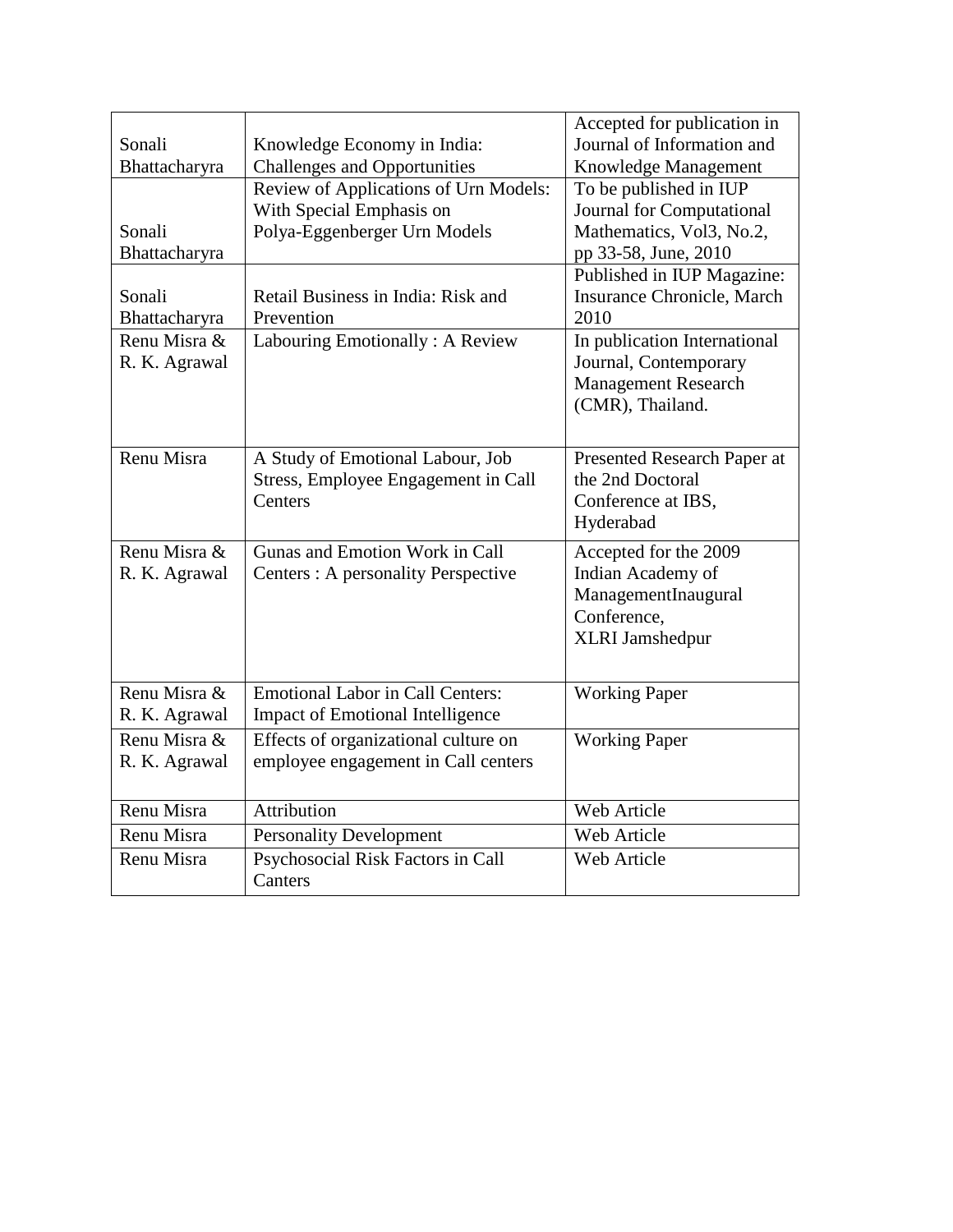| Renu Misra,<br>Ankita Pal,<br>Archana<br>Meena,<br>Arunima<br>Bharti,<br>Dhanshree<br>Wankhede,<br>Gunjan Rawat<br>$\&$<br>Pinky Verma  | Linking Creativity and Employee<br>Engagement                                                   | <b>Working Paper</b> |
|-----------------------------------------------------------------------------------------------------------------------------------------|-------------------------------------------------------------------------------------------------|----------------------|
| Renu Misra,<br>Atul Borkar,<br>Indira<br>Pandiyan,<br>Lakshmi<br>Menon, Mayuri<br>Mathur, Shruti<br>Rawat &<br>Sunita Bansal,           | Effect of Emotional Intelligence on<br>Managing Relations in Workplace in<br>Indian IT Industry | <b>Working Paper</b> |
| Renu Misra,<br>Laveena<br>Verma, Riya<br>Kapur,<br>Smarika Shah,<br>Sneha<br>Deshmukh &<br>Sonal Garg                                   | Effect of Organisational Culture on<br>Employee Engagement in the Indian IT<br>Sector           | <b>Working Paper</b> |
| Renu Misra,<br>Arunkumar A,<br>Evita<br>Rodrigues<br>Hazel Gulati,<br>Michelle<br>George, Richa<br>Chowdhary $&$<br>Siddharth<br>Kalele | To study the effect of personality traits<br>on employee satisfaction in the IT sector          | <b>Working Paper</b> |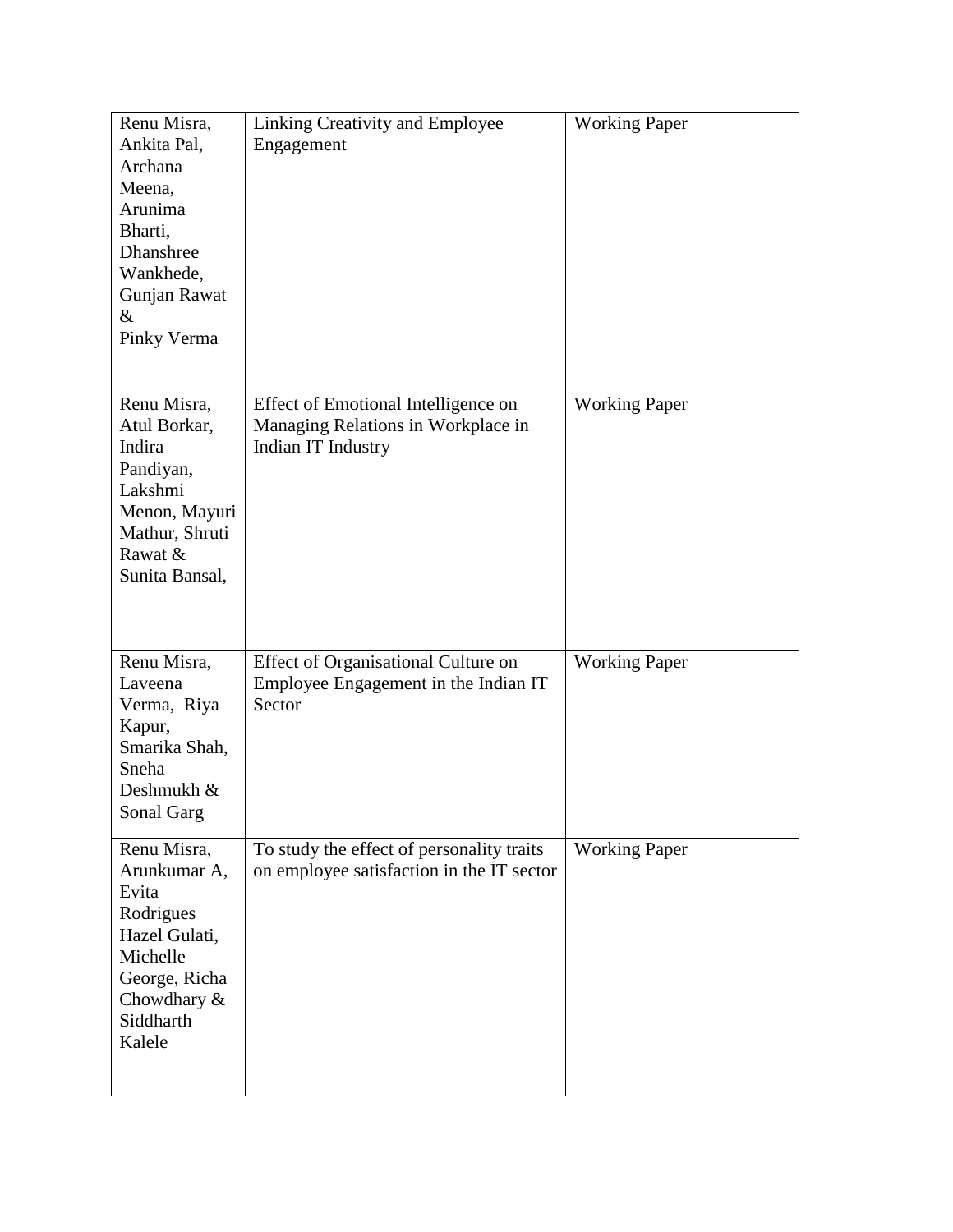| Neha Parashar                                      | Customer orientation towards mutual<br>funds: An empirical study                                                                  | Accepted, Reviewed and to<br>be published in NSHM<br>Journal of Management<br>Research and Applications,<br>in June 2010                                                                                                                     |
|----------------------------------------------------|-----------------------------------------------------------------------------------------------------------------------------------|----------------------------------------------------------------------------------------------------------------------------------------------------------------------------------------------------------------------------------------------|
| Neha Parashar                                      | <b>Asset Liability Management in Banking</b><br>Sector: A comparative study                                                       | Accepted, reviewed and will<br>be published in Dec 2009<br>issue in GBS Noida.                                                                                                                                                               |
| Ravindra<br>Gokhale and<br>M. Mathirajan<br>(2009) | Mathematical formulation for a class of<br>batch processor scheduling problem.                                                    | Presented at: Consortium of<br><b>Students in Management</b><br>Research - 2009, Nov 5-6,<br>2009, Dept. of Management<br>Studies, Indian Institute of<br>Science, Bangalore                                                                 |
| Ravindra<br>Gokhale and<br>M. Mathirajan<br>(2009) | Heuristic algorithms for scheduling of a<br>batch processor for the automobile gear<br>manufacturing environment.                 | Presented at: The<br>International Conference on<br><b>Operations Research</b><br>applications in Engineering<br>and Management, May 27-<br>29, 2009, Dept. of<br>Management Studies, Anna<br>University Tiruchirappalli,<br>Tiruchirappalli |
|                                                    | <b>Research Paper: Job Burnout,</b>                                                                                               |                                                                                                                                                                                                                                              |
| Vinita Sinha                                       | Individual Coping Styles and Well-<br>Being at Work: A Comparative study of<br>men and women employees of a private<br>enterprise | Prabandhan: Indian Journal<br>of Management, April 2010<br>issue                                                                                                                                                                             |
| Vinita Sinha                                       | <b>Chapter: Quality of Work Life</b><br>Experience in Employees of<br>Government and Private Association                          | A Chapter published in<br><b>Quality Management in</b><br>Organizations, McMillan<br>Publication                                                                                                                                             |
|                                                    | <b>Chapter:</b> Changing HR Roles in                                                                                              | A Chapter published in the                                                                                                                                                                                                                   |
| Vinita Sinha                                       | <b>Achieving Global Talent Management</b><br>in Current Business Scenario                                                         | book of Innovations of<br>Management Science.                                                                                                                                                                                                |
| Vinita Sinha                                       | <b>Abstract:</b> Impact of Today's Indian<br>Work Culture on Global<br>Competitiveness                                            | Souvenir of National<br>Conference on Global<br>Management and<br>Challenges at DYPIMS,<br>Pune                                                                                                                                              |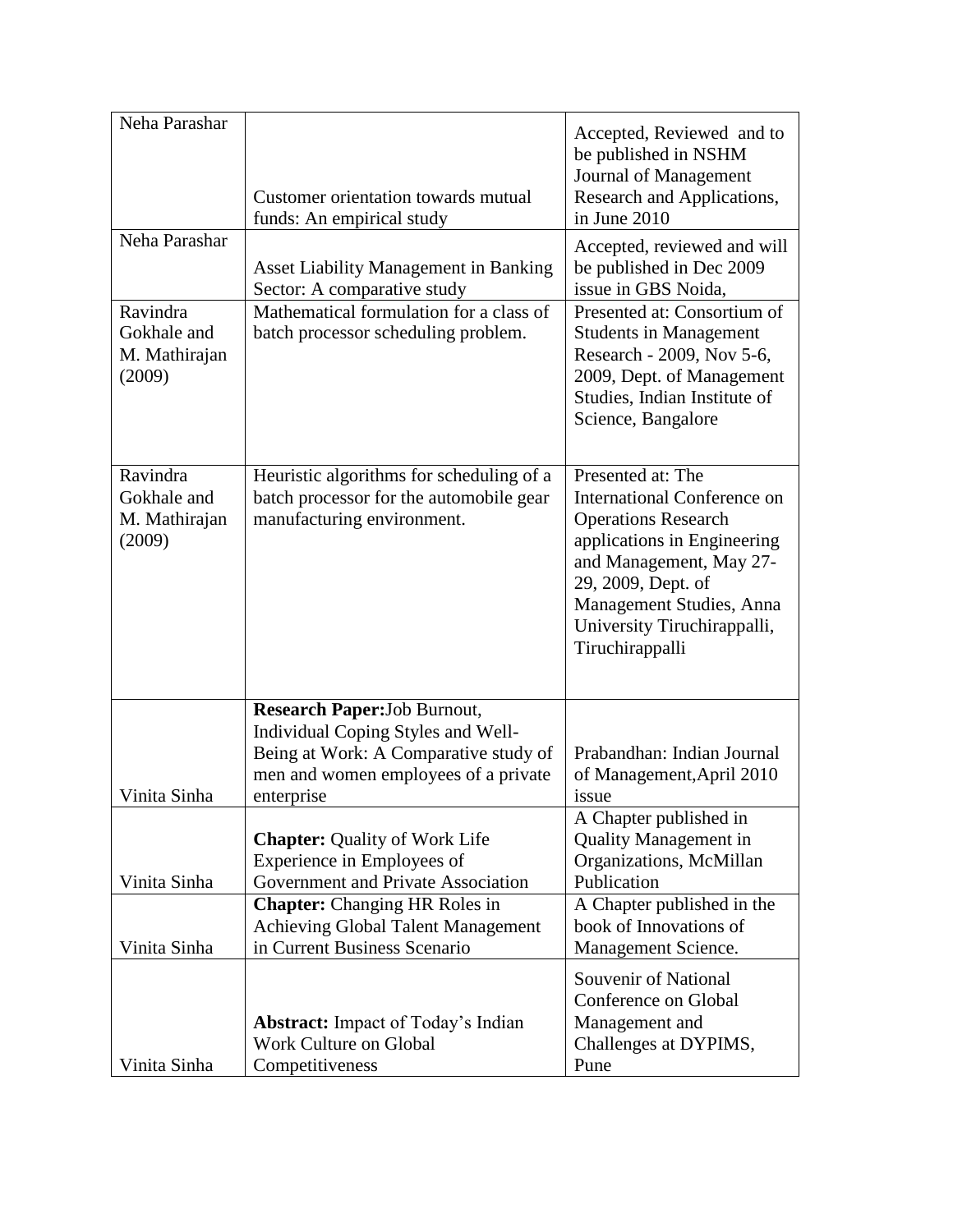| Vinita sinha | Research Paper: Immunological Role<br>of Hardiness on Depression                                                                | Indian Journal of<br><b>Psychological Medicine</b><br>Volume 32, Number 1          |
|--------------|---------------------------------------------------------------------------------------------------------------------------------|------------------------------------------------------------------------------------|
| Vinita Sinha | <b>Research Paper:</b> Effects of Age on<br><b>Prevalence of Stress</b>                                                         | Journal of Psychosocial<br>Research<br>July-Dec<br><b>Issue</b><br>2011.           |
| Vinita sinha | <b>Research Paper:</b> Buffering Role of<br>Hardiness and Social Support on Stress                                              | Business Perspectives",<br>Volume 11, Number 1.                                    |
| Vinita sinha | <b>Book Review of Making Innovation</b><br>Work: How to manage it                                                               | Volume 1, Issue 3 of<br>MITSOM-PGRC, Pune.                                         |
| Vinita sinha | <b>Book Review of "Understanding</b><br>Organizational Behaviour" by Dr. Udai<br>Pareek                                         | Herald" Volume 3, Number<br>1 (March 2009 Issue).                                  |
| Vinita sinha | <b>Book Review of "Business Without"</b><br>Bosses" by Charles C. Manz & Henry<br>P. Sims                                       | Business Perspectives"<br>Volume 10, Number 2.                                     |
| Vinita sinha | <b>Book Review of "Psychology in India</b><br>Revisited: Development in the<br>Discipline" by Janak Pandey                      | Business Perspectives",<br>Volume 10, Number 1.                                    |
| Vinita sinha | <b>Book Review of Changing Scenario in</b><br>Management"                                                                       | Accepted for Publication in<br>"Business Perspectives",<br>Volume 11, No 1.        |
| Vinita sinha | Article titled "Immunological<br>Implications of Hardiness and Social<br>Support in the Context of Health and<br><b>Illness</b> | Souvenir of National<br>Seminar held in 2003,<br>organized by AIBHAS, New<br>Delhi |
| Vinita sinha | Immunological Role of Hardiness on<br>Depression                                                                                | "Indian Journal of<br>Psychological Medicine",<br>Volume 32, Number 1              |

## **b. Live Projects by Students of Batch (2008-10) in 4th Semester**

- i. Effect of future trading on spot price volatility: Evidence for NSE nifty using GARCH
- ii. Stock Prices, Housing prices and consumer Spending : An econometric study of wealth effect
- iii. Analysis of quarterly earnings announcement and informational efficiency of Indian Capital market.
- iv. Behaviour of stock prices in Indian stock market: Understanding distribution Pattern and Parameter Estimation
- v. Credit Risk Management Framework at Banks in India
- vi. Effect of Derivative Securities on Volatility: A study in context of Indian Stock market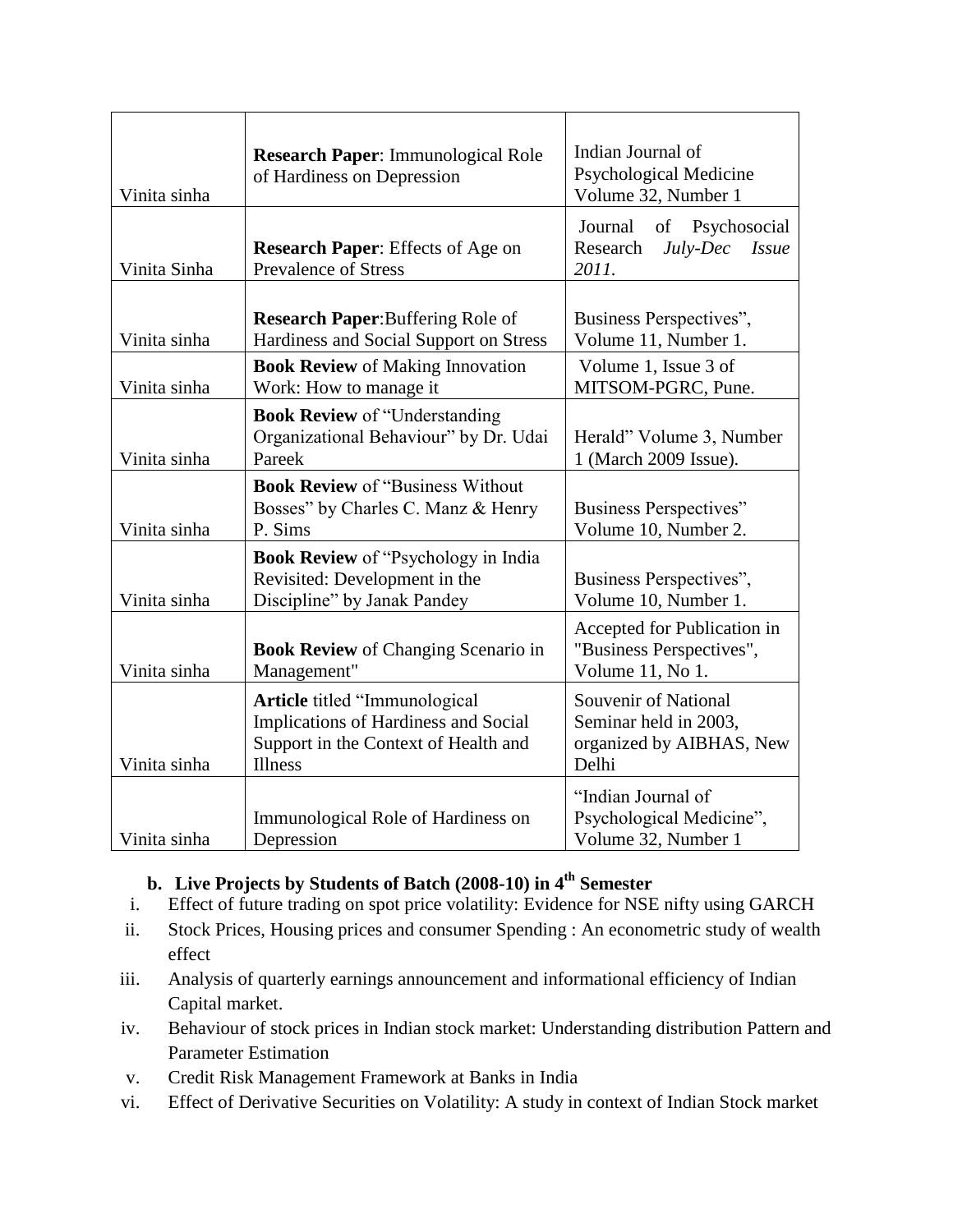- vii. A study of Market efficiency and volatility in the Indian stock market, Forex market and Bullion market
- viii. Modelling share Price on NSE: An empirical study of various cases
- ix. Capital Structure Decisions: A behavioral study on multiple objective framework
- x. Principal Component Analysis: A Multiple Discriminant Analysis for Predicting Corporate Failure in India
- xi. Analyzing Investors attitude towards Mutual Funds as an Investment option
- xii. Admission Process
- xiii. Company Project: Bharat Pumps & Compressors
- xiv. Company project : John Deere
- xv. Company Project: Case Study (Employee Engagement at Infosys)
- xvi. Company Project: Burckhart Compressions

## **c. Co-curricular Projects by Students of Batch (2009-11) in 2nd Semester**

- i. An Operational study of Mumbai Suburban Railways
- ii. Compare SCM operations of 4 food stores across 3/4 products.
- iii. Challenges for marketing of personal care products in rural India (oral, toiletries, detergents and hair care)
- iv. Retail Revolution
- v. To study the consumer preference for an MTO or a Mom and Pop store
- vi. Vegetable and Fruit Business value and supply chain
- vii. Brand Image of a celebrity (Amir Khan).
- viii. To study the market for hybrid vehicle technology from India perspective
- ix. To determine the factors influencing consumer buying behavior in purchasing products from kirana (small general stores) vis-à-vis with (superstores) big retail chains
- x. Study of distribution strategies for Mangoes, Oranges and Onions
- xi. Leadership: Present and future trends
- xii. EQ or IQ which is a better indicator of academic performance
- xiii. Develop a retail and franchise plan for the launch of starbucks in India
- xiv. Understanding the consumer buying process (need search evaluation, purchase, post purchase) during economic slowdown in food and beverages sector.
- xv. Implementation of mySAP in SCM at Marico Industries
- xvi. Market Potential for energy bars and drinks
- xvii. Future of rDNA technology in Indian landscape
- xviii. Comparative analysis of the marketing and SCM strategies followed by "More" and Reliance "Fresh"
- xix. Commercialization of Higher Secondary education in India: focus on Pune: The education hub of India
- xx. Surrogate Advertising in India
- xxi. Feasibility of luxury transport service between tier II and III cities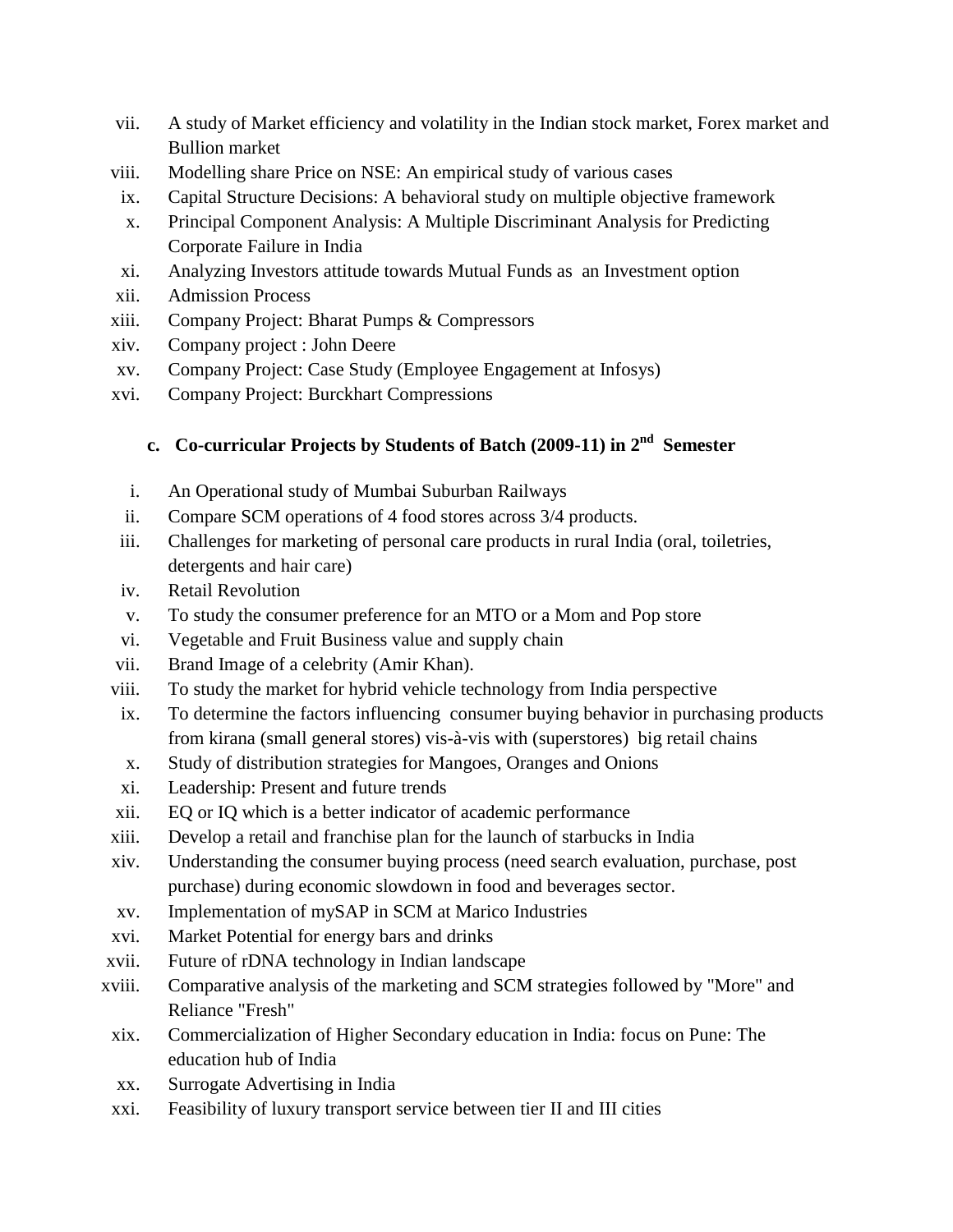- xxii. Effectiveness of media advertising
- xxiii. Branding of Retail Fashion Industry
- xxiv. Women entrepreneurship: problems and opportunities
- xxv. Branding SCMHRD through Admission Drives
- xxvi. Marketing strategies adopted by the hospitality and tourism industry in India and a selected region
- xxvii. Relationship between Working Capital Management and Profitability of Listed companies in BSE
- xxviii. Complete analysis of Cold chain and finding out the various loopholes in it
- xxix. Factors affecting money laundering: A lesson for developing countries
- xxx. Price Volatility: An evaluation of Indian Stock Market during global Financial crisis
- xxxi. Impact of Investors" lifestyle on their investment Pattern : An empirical study
- xxxii. To determine the consumption pattern of snacks among the Indian Consumer
- xxxiii. Individual Investors trading Behaviour and the competence effect
- xxxiv. Investment Behavior after The Indian Stock Market Crash 2008: An Empirical study (modified on 10-11-2009)
- xxxv. Risk Tolerance of Individual Investors in an Emerging Market
- xxxvi. Introduction of New International Reserve Currency
- xxxvii. Role of gold in New Monetary System

## **10. Patents Generated, if any : NA**

### 11. **New Collaborative Research Programmes:**

- HR Students under guidance of Prof Priya Gupta completed a project on "Employer Brand Equity" for Burckhardt compression India Pvt Ltd.
- Finance Students completed a project on "Thermax : Future dealer network"
- 12. **Research Programmes received from various agencies:** None

## **13. Details of Research Scholars**

- a. Prof Manoj Hudnurkar pursing PhD in Information Technology from SIU
- b. Prof Abodh Kumar pursuing PhD in Economics from University of Mumbai.
- c. Prof Renu Misra is pursuing PhD in Human Resource Management from Indraprashtha University
- d. Prof Vinita Sinha is pursuing PhD in Human Resource Management from Poorvanchal University
- e. Prof Priya Gupta is pursuing PhD in Human Resource Management from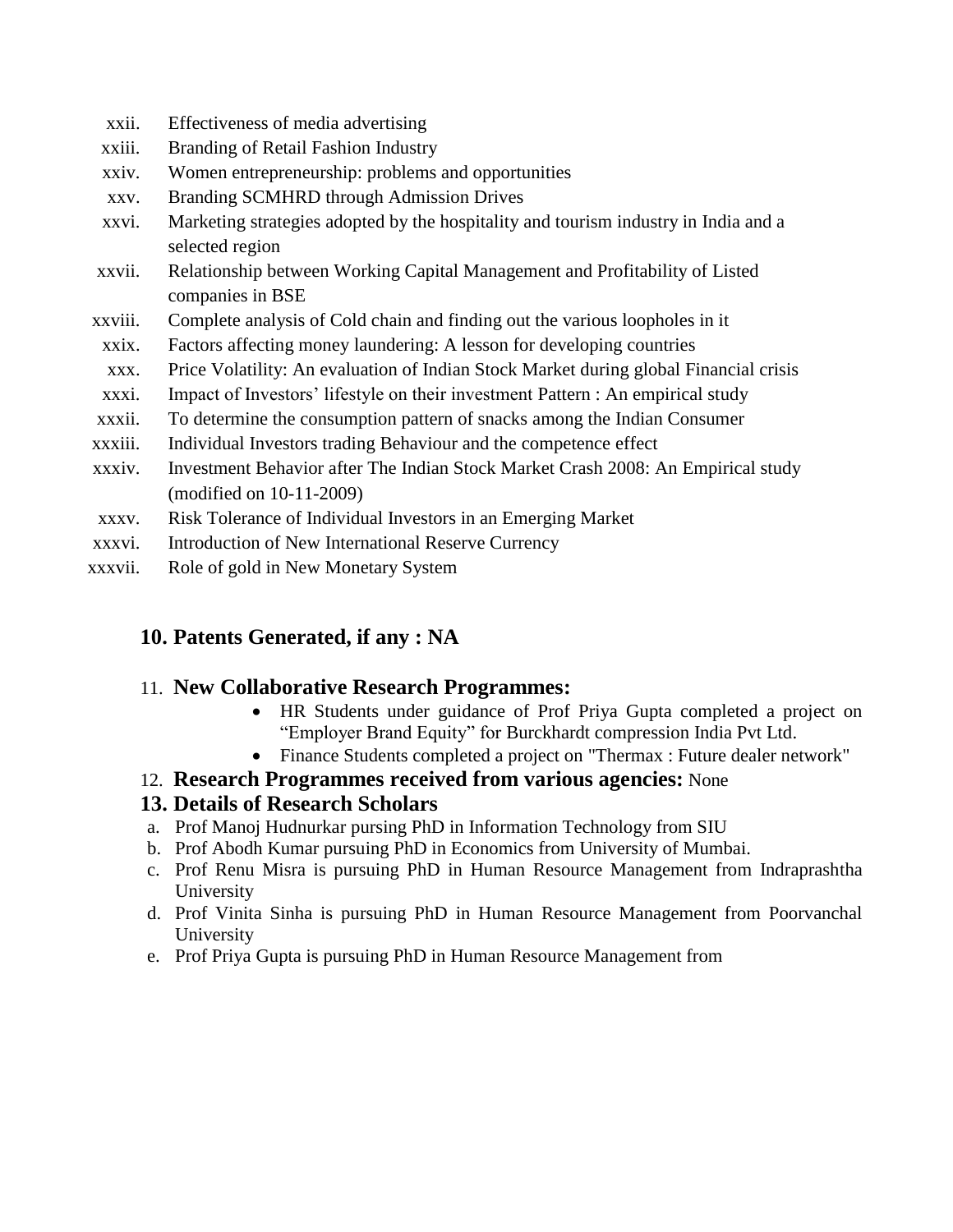# **14. Citation Index of faculty**

|                | <b>Title of</b>                |                                                                  |
|----------------|--------------------------------|------------------------------------------------------------------|
| Name of the    | <b>Research</b>                |                                                                  |
| <b>Faculty</b> | Paper                          | Name of the Journal Published/ Conference in which Presented     |
|                | The Making of                  |                                                                  |
|                | the Middle                     |                                                                  |
|                | Class in                       |                                                                  |
|                | Westren India:                 |                                                                  |
|                | Age at                         | Published as a Special Article in Economic and Political Weekly, |
|                | Marriage for                   | XLIV, No-21, 40-49, May, 2009.                                   |
|                | <b>Brahmin</b><br>Women (1900- | www.cscsarchive.org:8081//1CA35CC5F34BAB3B652575440019           |
| Abodh Kumar    | 50)                            | <b>B87A</b> ?                                                    |
| Anita Gupta    | Innovative                     | Has been accepted for presentation at the Third Great Lakes      |
|                | Communicati                    |                                                                  |
|                | on Tactics                     | NASMEI Marketing Conference (to be held on Dec 18 & 19,          |
|                | Model for                      | 2009).<br>www.greatlakes.edu.in/nasmei.php                       |
|                |                                |                                                                  |
|                | Reaching out<br>to the Bottom  |                                                                  |
|                | of the                         |                                                                  |
|                |                                |                                                                  |
|                | Pyramid                        |                                                                  |
|                | Customers in                   |                                                                  |
|                | Rural India                    |                                                                  |
| Anita Gupta/   | Consumer                       | Has been accepted for presentation at the Third Great Lakes      |
| Pratima        | Empowermen                     | NASMEI Marketing Conference (to be held on Dec 18 & 19,          |
| Sheroy         | t                              | 2009).                                                           |
|                | "Factors                       | www.greatlakes.edu.in/nasmei.php                                 |
|                | Affecting                      |                                                                  |
|                |                                |                                                                  |
|                | perception of<br>investors     |                                                                  |
|                |                                |                                                                  |
| Dr. Neha       | towards<br>Mutual              | Published in BVIMSR's Journal of Management Research Vol         |
| parashar       | Funds"                         | I, Issue 2 July 2009.                                            |
|                |                                | http://bvimsr.com/vil2.html                                      |
|                | A case study<br>"Er.           |                                                                  |
|                | on                             |                                                                  |
|                | Praveen                        | In book "Developing Analytical Skill: Case studies in            |
|                | Vashistha:<br>A                | Management", published by Shroff publishers.                     |
| Dr.neha        | Visionary                      | http://www.woodslane.com.au/woodslane/searchresults.asp?is       |
| Parashar       | Eduprenreur"                   | bn=8184040423                                                    |
| O. S. Vaidya   | Conjoined                      | Published in International journal of Operations and             |
|                | <b>Supply Chain</b>            | Quantitative Management, USA                                     |
|                | Performance                    | http://www.ijoqm.org/                                            |
|                | <b>Evaluation: A</b>           |                                                                  |
|                | Multi-criteria                 |                                                                  |
|                | Approach                       |                                                                  |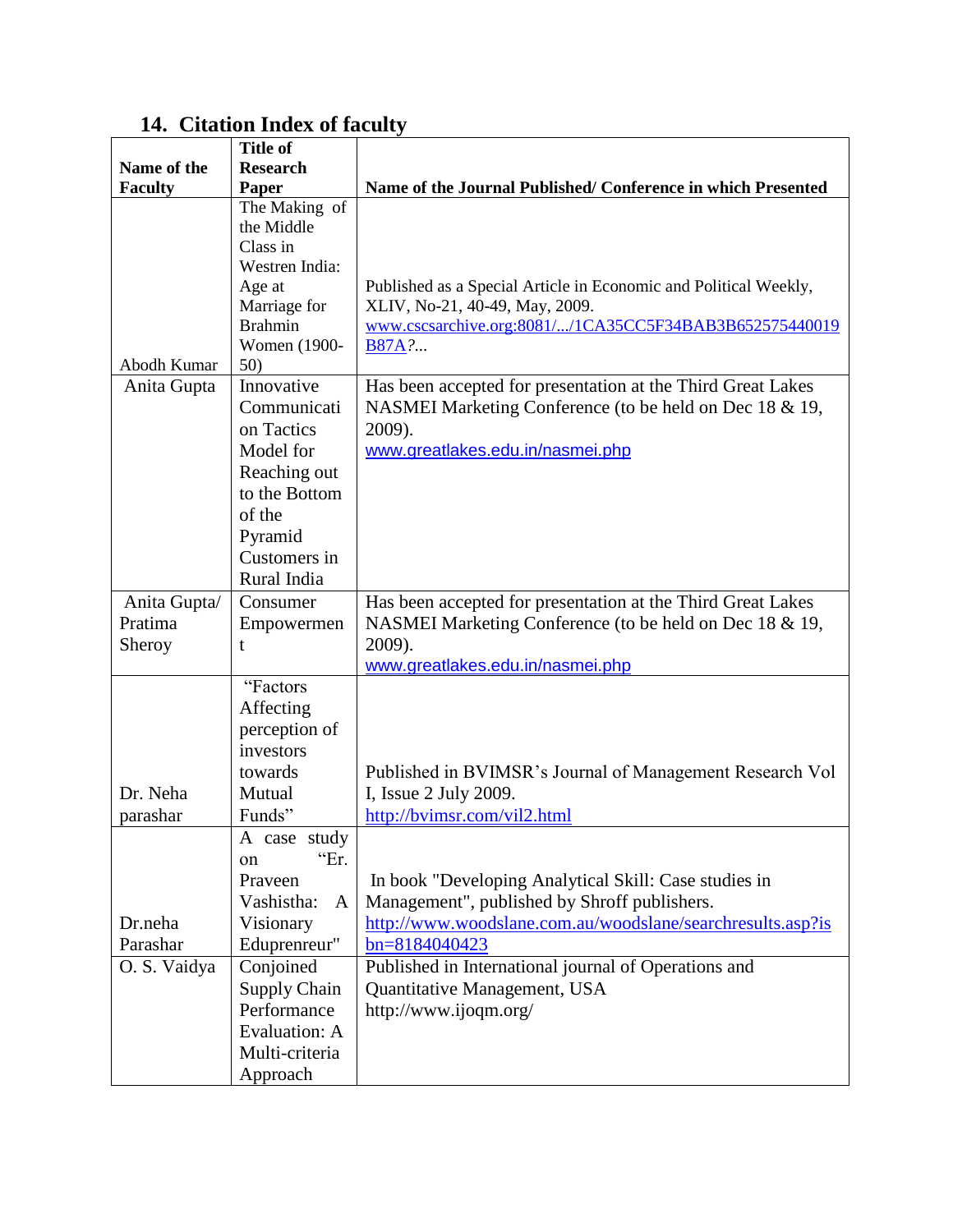|              | A Predictive         |                                                            |
|--------------|----------------------|------------------------------------------------------------|
|              | Model to             |                                                            |
|              | determine            | Icfai University Journal of Governance and Public Policy,  |
| Sonali       | election             | December 2009                                              |
| Bhattacharya | results              | http://papers.ssrn.com/sol3/papers.cfm?abstract_id=1485932 |
|              | Review               |                                                            |
|              | Applications         |                                                            |
|              | Urn Models:          |                                                            |
|              | With<br>Speci        |                                                            |
|              | Emphasis on          |                                                            |
|              | Polya-               | To be published in IUP Journal for Computational           |
|              | Eggenberger U        | Mathematics, Vol3, No.2, pp 33-58, June, 2010,             |
| Sonali       | Models               | http://papers.ssrn.com/sol3/papers.cfm?abstract_id=1612179 |
| Bhattacharya |                      |                                                            |
|              | Knowledge            |                                                            |
|              | Economy in           |                                                            |
|              | India:               | Accepted for publication in Journal of Information and     |
|              | Challenges           | Knowledge Management                                       |
| Sonali       | and                  | http://www.editorialmanager.com/jikm/viewLetter.asp?id=928 |
| Bhattacharya | Opportunities        | 6&lsid={82BFA97A-4351-4ECD-A1BD-E8B3D059B3D4}              |
| Renu Misra   | Gunas and            | Accepted for the 2009 Indian Academy of                    |
| & R. K.      | Emotion              | ManagementInaugural Conference,                            |
| Agrawal      | Work in Call         | <b>XLRI</b> Jamshedpur                                     |
|              | Centers : A          | http://www.imt.edu/Faculty/RKAgrawal.aspx                  |
|              | personality          |                                                            |
|              | Perspective          |                                                            |
|              | <b>Research</b>      |                                                            |
|              | Paper:Job            |                                                            |
|              | Burnout,             |                                                            |
|              | Individual           |                                                            |
|              | <b>Coping Styles</b> |                                                            |
|              | and Well-            |                                                            |
|              | Being at             |                                                            |
|              | Work: A              |                                                            |
|              | Comparative          |                                                            |
|              | study of men         |                                                            |
|              | and women            |                                                            |
|              | employees of         |                                                            |
|              | a private            | Prabandhan: Indian Journal of Management, April 2010 issue |
| Vinita Sinha | enterprise           | http://indianjournalofmanagement.com/april10.html          |
|              | <b>Research</b>      |                                                            |
|              | Paper: Bufferi       |                                                            |
|              | ng Role of           | Business Perspectives", Volume 11, Number 1.               |
|              | Hardiness and        | http://www.ijpm.info/article.asp?issn=0253-                |
|              | Social               | 7176;year=2009;volume=31;issue=1;spage=39;epage=44;aulas   |
| Vinita Sinha | Support on           | $t = \sinh a$                                              |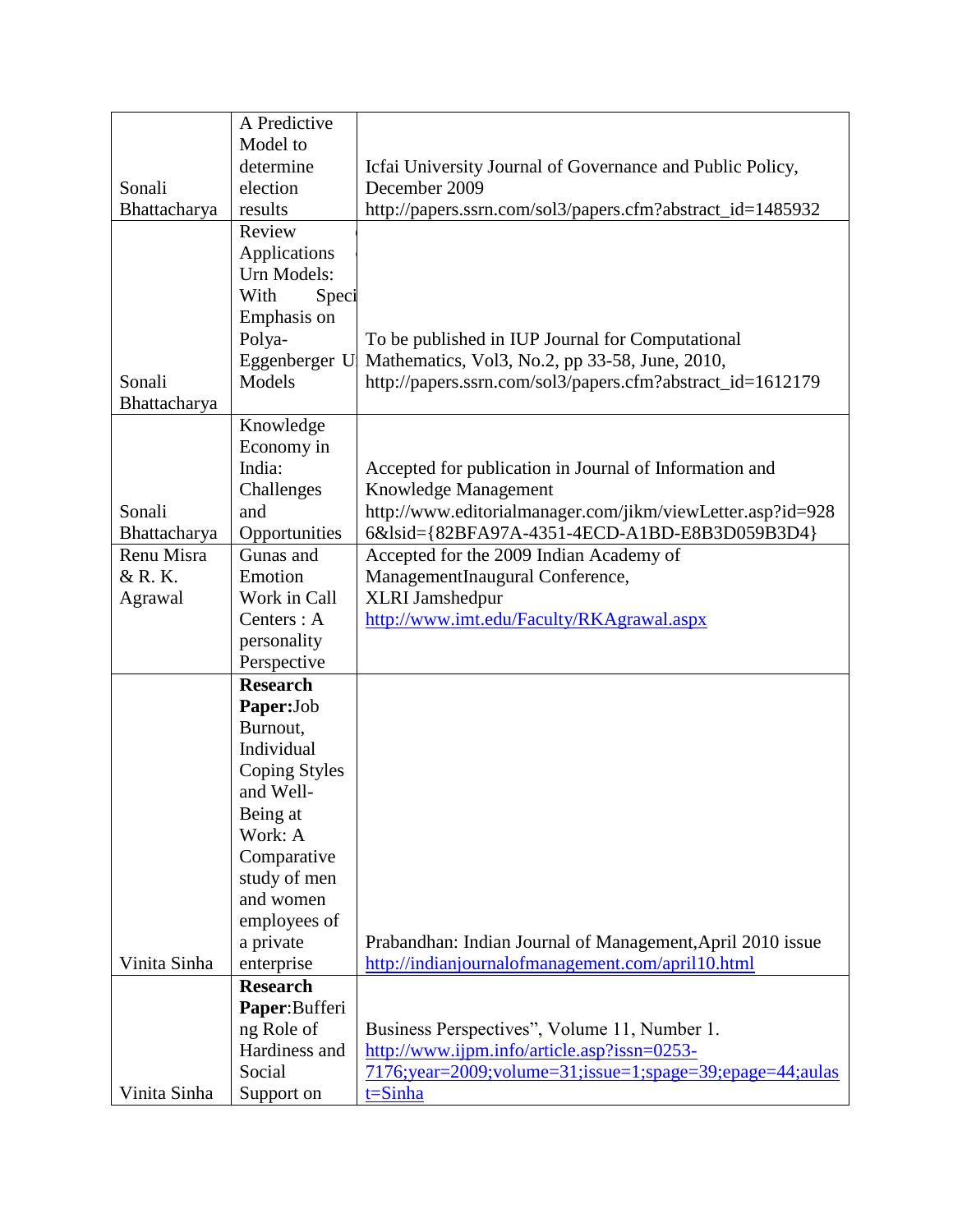|              | <b>Stress</b>   |                                                            |
|--------------|-----------------|------------------------------------------------------------|
|              |                 |                                                            |
|              |                 |                                                            |
|              | <b>Research</b> |                                                            |
|              | Paper:          |                                                            |
|              | Immunologica    |                                                            |
|              | 1 Role of       |                                                            |
|              | Hardiness on    |                                                            |
|              | Depression      | Indian Journal of Psychological Medicine Volume 32, Number |
| Vinita Sinha |                 | 1 http://www.ijpm.info/currentissue.asp                    |
|              | Immunologica    |                                                            |
|              | l Role of       |                                                            |
|              | Hardiness on    | "Indian Journal of Psychological Medicine", Volume 32,     |
| Vinita sinha | Depression      | Number 1 http://www.ijpm.info/currentissue.asp             |

# **15. Honors/Awards to Faculty**

| <b>Name</b>    | <b>Achievement</b>                                                       |
|----------------|--------------------------------------------------------------------------|
|                | Selected for Paper Presentation at $2nd$ Rikkyo University International |
| Pratima Sheroy | Business Studies Symposium on June 12-13, 200                            |
| Sonali         |                                                                          |
| Bhattacharya   | Certified as Accredited Management Teacher by AIMA in November, 2009     |
|                | Dr Neha Parashar has received a grant of Rs 50,000 from ICSSR for        |
| Neha Parashar  | getting her PhD thesis published in form of a book.                      |

# **16. Internal Resources Generated**

**[www.mdp.scmhrd.edu](http://www.mdp.scmhrd.edu/)**

| Sr No | <b>Client Name</b>            | <b>Type</b> | <b>Revenue</b> |
|-------|-------------------------------|-------------|----------------|
|       | <b>ACC</b> Limited            | Education   | 22500          |
| 2     | <b>Burckhardt Compression</b> | Education   | 27000          |
| 3     | Lean & Six Sigma $-1$         | Education   | 47500          |
| 4     | Lean & Six Sigma $-2$         | Education   | 63000          |
| 5     | M Junction                    | Education   | 80000          |
| 6     | Heman Parikh Associates       | Consulting  | 75000          |
|       | Avery Dennison India          | Consulting  | 100000         |
| 8     | <b>Burckhardt Compression</b> | Research    | 50000          |
|       |                               | Total       | 465000         |

# **17. Details of departments getting SAP assurance/recognition: None**

- **18. Community Services:**
- **a. Awareness Campaign :**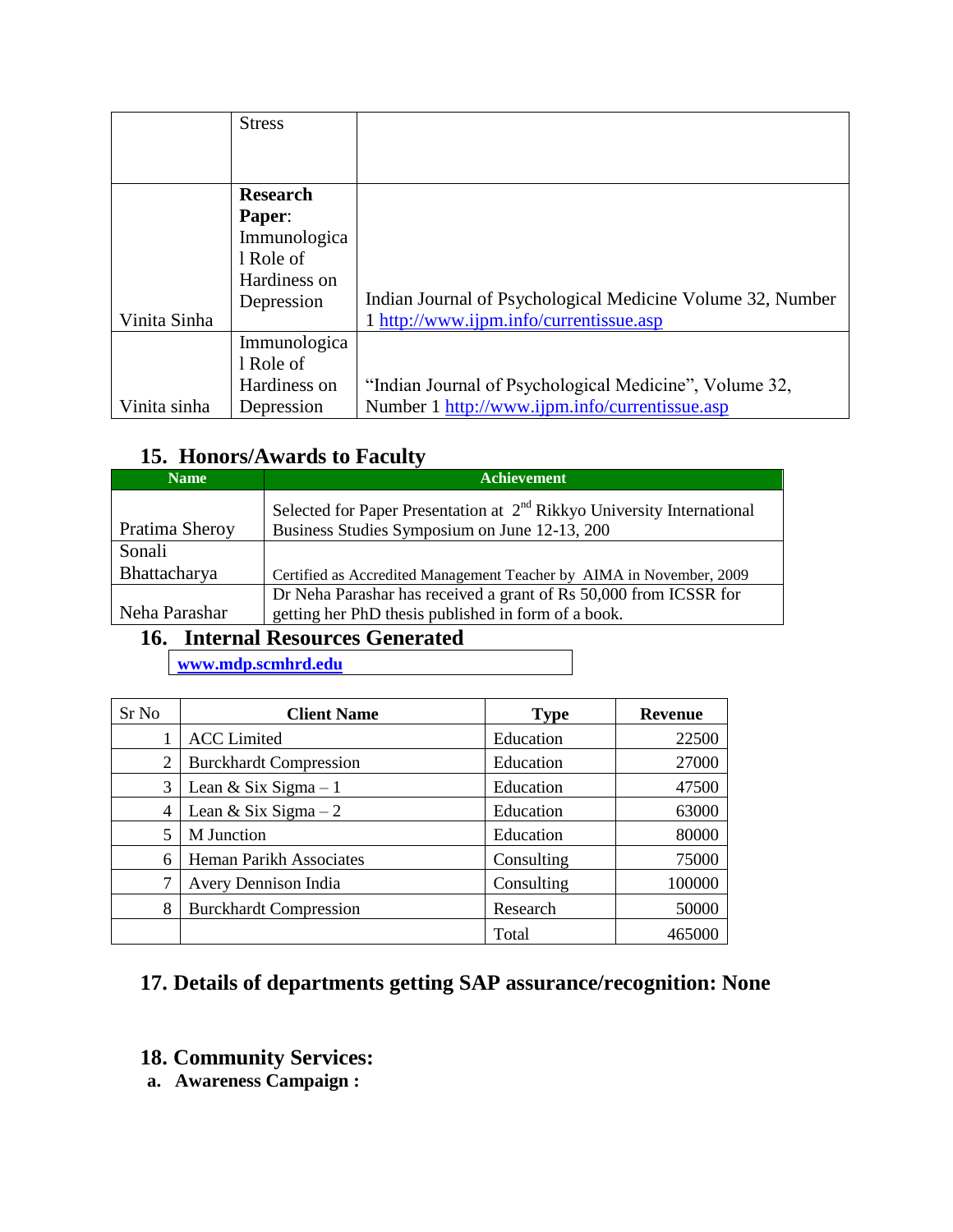Our students went to all colleges across Pune (undergraduate and post-graduate colleges) to spread awareness on the issue of human trafficking and on the activities of SHAPATH.

#### **b. Street Play Competition :**

A street play competition was conducted for colleges across the city in the month of January. To sensitize the students on the issue of human trafficking and to motivate them to participate in the competition, our students went to these colleges to perform a street play.

#### **c. Launch of SHAPATH Bands:**

Wrist bands with SHAPATH embossed on them was launched. These bands are being sold in the city and hope you all will also buy these bands to show your support for the cause and help us raise funds.

#### **d. Rehabilitation:**

Besides spreading awareness, we also want to work for the rehabilitation of the victims of human trafficking. We are tying up with a Rehabilitation center in Mundwa where the women who are rescued from the brothels are brought by the police. We will be directing our funds for providing vocational training and counseling to the rescued women. We will also be pitching to corporates for long term tie-ups for our CSR activities and to sustain our rehabilitation efforts in the Mundwa rescue center.

We hope that all of you will join hands with us and help us in our fight against human trafficking.

To show your support for the cause, please register yourself with the following,

1) BLOG: shapathatscmhrd.blogspot.com

2) FaceBook: shapath.web@gmail.com

### 19. **Teachers and Officers Newly Recruited:**

- Prof Vinita Sinha as Assistant Professor, HR
- Dr Ravindra Gokhale as Assistant Professor, OR
- Prof Gurudas Nulkar as Associate Professor, OR
- Prof Shreedhar Bhat as Associate Professor, Finance
- Prof Dipali Krishnakumar, Associate Professor, Finance
- Prof Sujata Verma as Assistant Professor, Statistics

### **20. Teaching and Non-Teaching Staff Ratio: 26: 35**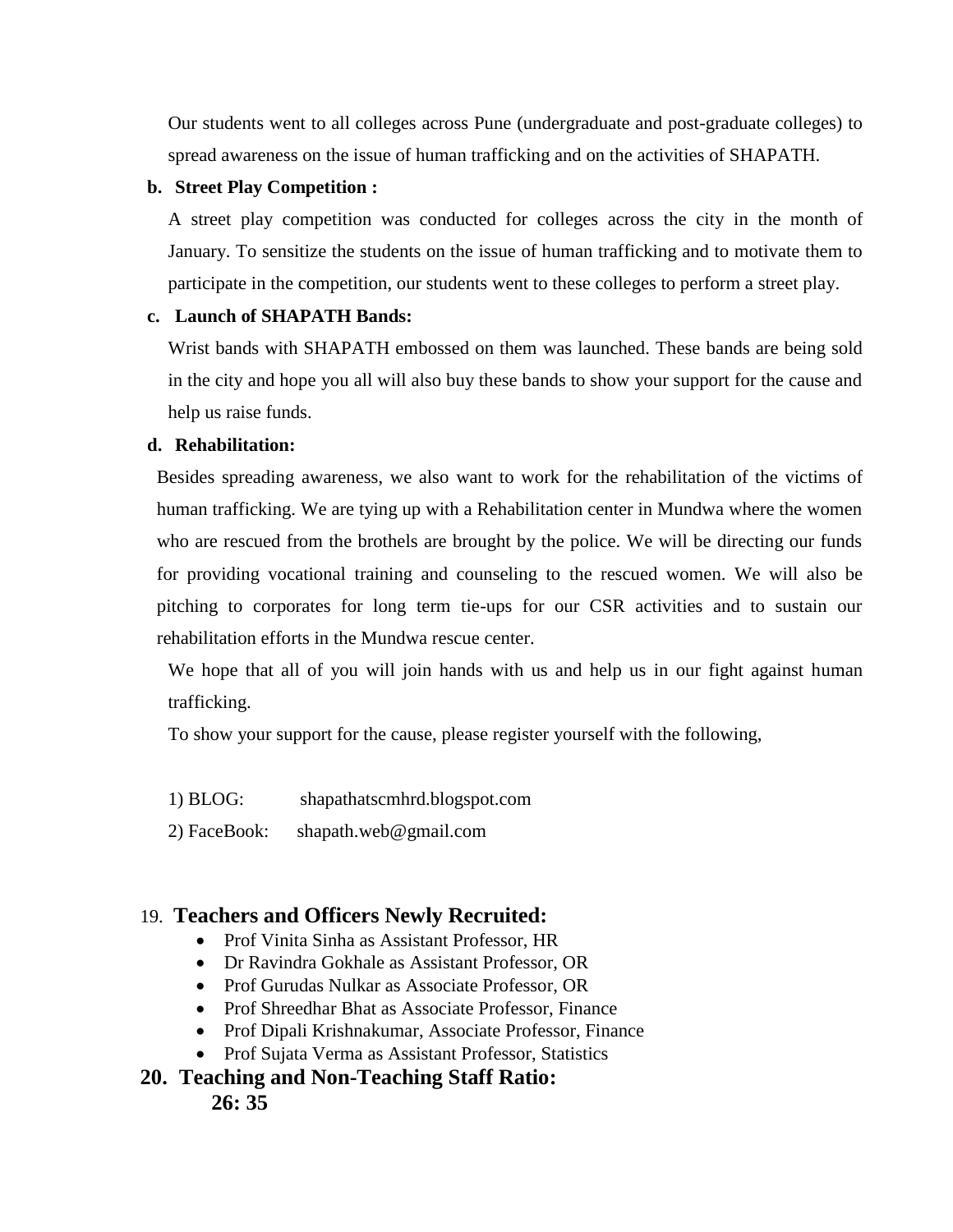### **21. Improvements in Library Services:**

The Institute is working on implementation of RFID from the academic year 2010-11

| Year         | 2004-2005    | 2005-2006     | 2006-2007    | 2007-2008    | 2008-2009     |
|--------------|--------------|---------------|--------------|--------------|---------------|
| <b>Books</b> | 10,01,385:46 | $11,77,105/-$ | 13,02,472:89 | $8,16,351/-$ | $10,73,151/-$ |
|              |              |               |              |              |               |
| Journal      | $5,67,639/-$ | $3,33,034/-$  | $5,64,541/-$ | $5,21,046/-$ | $5,19,393/-$  |
|              |              |               |              |              |               |

# 22. **New books/journals subscribed and their value:**

- **23.Courses in which student assessment of teachers is introduced and action taken on feedback**
- a. All courses of the  $2^{nd}$  Semester of Batch 2009-10 was carried out in the  $6^{th}$  Week (December) of the start of the Semester.

# **24.Unit cost of Education:**

Tentative Unit cost of education for the F.Y.2009-10 Including salary component: Rs 2,37,126.78 Excluding salary component: Rs 2,02,847.53

## **25.Computerization of administration and process of admissions and examination results, issue of certificates**

- SCMHRD is techno-oriented Institute, where in all major processes was IT enabled. The entire academics are managed through ACADCO , scheduling of classes through Lantive, processing of exam results: internal, external and backlogs are computerized. Students would be handed over completion of Course Certificates on  $20^{th}$  April, 2010.
- Intranet system facilitates faculty student interaction, sharing of information and students feedback for faculty.
- Admission process is a completely online process. Candidates can apply to the institute through the online application form. They can also purchase the prospectus of the institute through our online payment gateway. Also once applied, the institute keeps the candidate updated with the shortlist results and other updates through the website and our email gateway system. If the candidate is shortlisted for our group process, the candidate receives the information instantly on his mobile phone in the form of a short message. The candidate can then select desired date and slot for the group process online taking into account his work commitments and calls from other institutes. The group process too uses technology by facilitating entry of scores of candidates in an online integrated system which completely eliminated the need of data entry and speeds up the process. Online Examination System enables students to view their results online on the internet on the institute"s website. Students login and can view all historic scores and various analysis of it. They can view their rank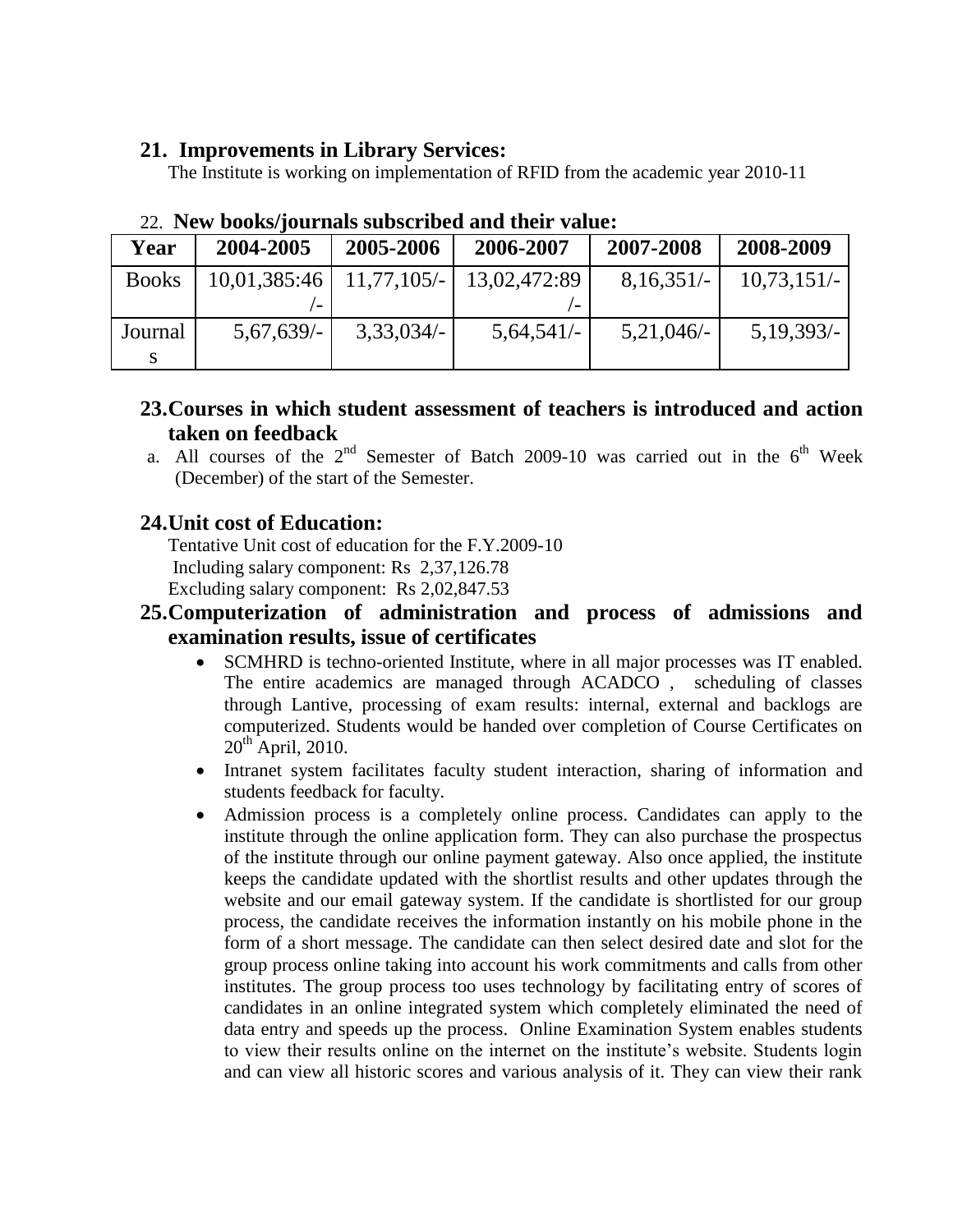for a particular test, subject or even semester through the semester performance summary report, average scores, toppers list etc.

• Information related to attendance now can be availed through internet instead of through intranet.

# **26.Increase in Infrastructural facility:**

## **Infrastructure Upgradation in 2009**

A simple class room with a capacity of 100 students has been upgraded as an ampitheatre.

A New Computer Laboratory has been created considering increase in number of courses

### **27.Technology Upgradation**:

| <b>Name of the Product</b>         | <b>Quantity</b> | <b>Purchase Date</b> |
|------------------------------------|-----------------|----------------------|
| Primavera Enterprises              | 5               | $29th$ January, 2010 |
| (IT Project Office)                |                 |                      |
| Primavera P6 Enterprises project 6 |                 | $29th$ January, 2010 |
| portfolio                          |                 |                      |
| Management named license           |                 |                      |
| release 7.0                        |                 |                      |
| <b>What's Best Extended</b>        |                 | $27th$ January, 2010 |
| (AE Version)                       |                 |                      |
| <b>Symantec End Point</b>          | 100             | $6th$ November, 2009 |
| Protection 11.0 BNDL STDLIC        |                 |                      |

#### **28.Computer and internet access and training to teachers and students**

- a. Students have been trained on Basics of Computers as part of Foundation course, through e-learning module. Foundation course for Batch 2009-11 will began from  $1<sup>st</sup>$  April, 2010.
- b. All faculties are computer literate.

### **29. Financial Aid to Students:**

• The Institute facilitates getting 'Educational Loans' from Banks.

### **30. Activities and Alumni Association:**

- We have alumni cell run by the students. All alumni related information can be availed from the portal "SAATH" at the SCMHRD website.
- Reunion of the Alumni Delhi Chapter was held on the 20th December, 09 at Hotel Siddharth, New Delhi
- A monthly magazine, Sandesh is released every month
- Calendar rollouts for 2010-11 have been sent to the alumni.
- Alumni's are updated with all the major events of the Institute.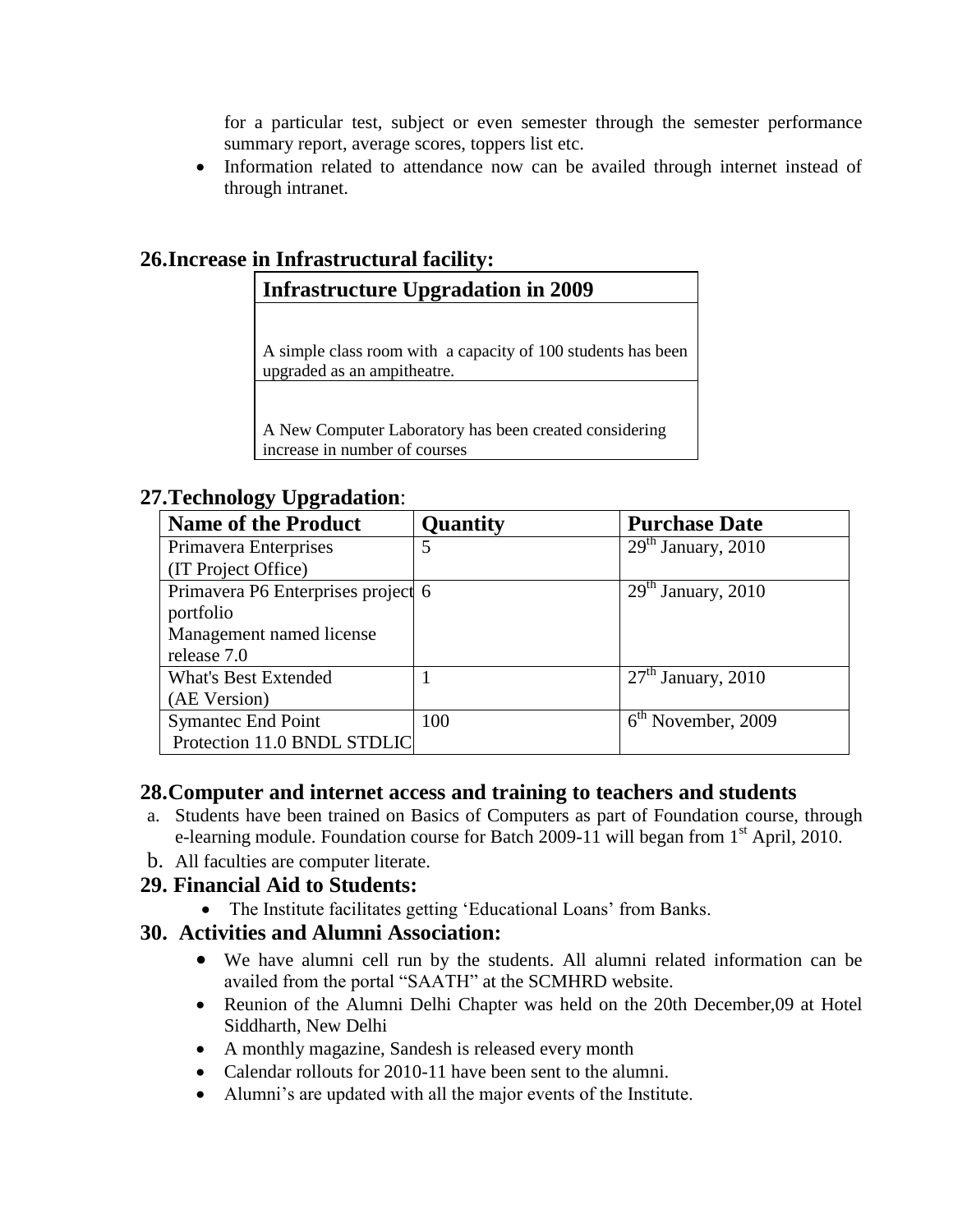# **31. Activities and Support from Parent-Teacher Association: None**

# **32. Health Services:**

The Institute arranges annual health check-up conducted by SIHS

# **33.Performance in Sports Activities**

# **34.Incentives to Outstanding Sportsperson: None**

## 35.**Student Achievements Awards:**

| <b>Event</b>                                | <b>Name of Students</b> | Award                   |
|---------------------------------------------|-------------------------|-------------------------|
| Business Game "Ranniti" in the IIFT         | Sandhya Todi,           |                         |
| business fest Quovadis-2009.                | Himanshu Gupta          | $2nd$ Prize             |
| HR Case study "HRiday" in SJMSOM,           | Surabhi Sesshadri,      |                         |
| IITB, (Mumbai)                              | Neha Parashar           | $1st$ Prize             |
|                                             | K.H Ram, Sakshi         |                         |
|                                             | Mattoo, Mugdha          |                         |
| Envidia Case Study Contest by               | Srinivasan, and         |                         |
| Johnson&Johnson Medical India               | Deepthi Chornur         | $1st$ Prize             |
|                                             | Guruprasad Navada,      |                         |
|                                             | Ritesh Vaidya and       | 2nd prize, National     |
| Lock, Stock and Trade Event at S P Jain     | Jaidip Kumar            | Level                   |
|                                             | Gunjan Rawat,           |                         |
|                                             | Laveena Verma,          |                         |
|                                             | Meera Venkatesan        |                         |
|                                             | and Nivedita            |                         |
| The 3-day event "Elusis" in MDI, Gurgaon    | Venkatraman             | 2nd Prize               |
| Nivesh' Finance Event in "Sanskriti 09" at  |                         | 1str Prize, National    |
| Osmania University Campus, Hyderabad        | Phanikumar Kalindi      | Level                   |
| Kill-or-Die' Event in "Sanskriti 09" at     |                         | 1str Prize, National    |
| Osmania University Campus, Hyderabad        | Phanikumar Kalindi      | Level                   |
| Cult Icon enent at Mridang'10 in IIM Indore | Balaji Venkatraman      | Finalist                |
| Vocal (Single) enent at Mridang'10 in IIM   |                         |                         |
| Indore                                      | Balaji Venkatraman      | 2nd Prize               |
| 2nd National Youth Conference at IIM        | Aswathi Das, Neha       | Selected for            |
| Indore January 12-14, 2010                  | Pandit                  | Participation           |
|                                             | Madhuri Ramteke,        |                         |
|                                             | Shatakshi               |                         |
| Neev - Gunslinger 2009, SCMHRD              | Bhattacharya            | 2nd Prize               |
| Ignisense'10 - Burning Bridges, SIIB        | Sadasiya Bhaskar S      | 2nd Prize               |
| Kumbhaka- Supply chain Game, Great          | L Deepak, Anindya       |                         |
| Lakes Institute of Management, Chennai      | Bose, Ojasvi Ghosal     | 2nd Prize               |
|                                             | L Deepak, Anindya       | National Finalist-Joint |
| Chain Reaction-Operations Game, IIMK        | <b>Bose</b>             | 3 <sup>rd</sup>         |
|                                             | Dr. Mukesh Umed         |                         |
| <b>AdApt Marketing Communications</b>       | Parmar, Nivedita        |                         |
| Challenge, IIMI                             | Ramanathan              | 3rd Prize               |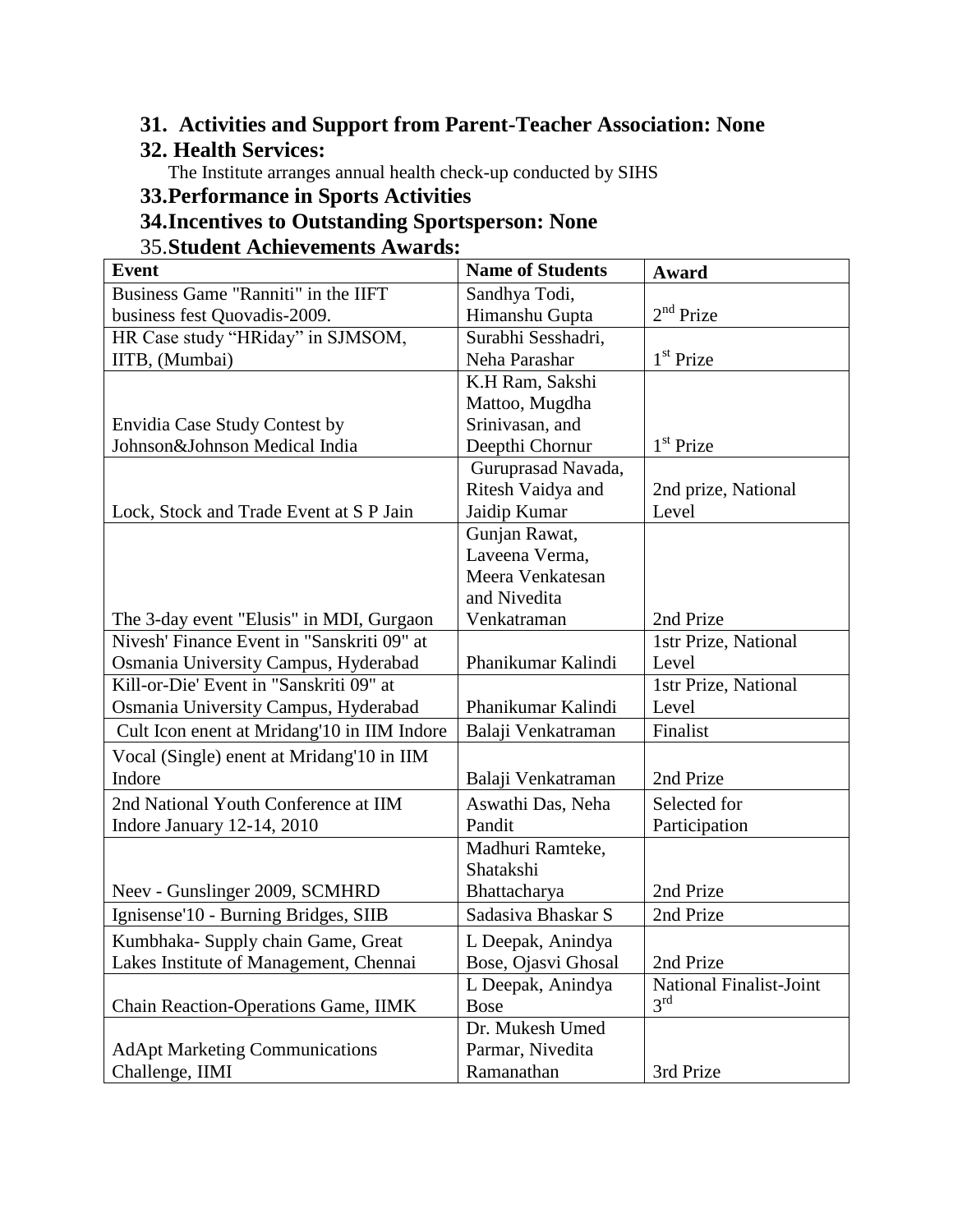|                                             | Dr. Mukesh Umed                         |                          |
|---------------------------------------------|-----------------------------------------|--------------------------|
| MallStorm (Retail challenge), Ignisense     | Parmar, Nivedita                        |                          |
| 2010, SIIB                                  | Ramanathan                              | 1st Prize                |
|                                             | Anant Agarwal,                          |                          |
| The Leaky Cauldron (Supply Chain Game),     | Anindya Bose, Anna                      |                          |
| Dhrishti'10, SIOM                           | Joy, Swetleena                          | 1st Prize                |
| Neev-Ranniti (Business Plan competition),   | Ritesh Wakode,                          |                          |
| <b>SCMHRD</b>                               | Rajeev Kunar                            | 1st Prize                |
|                                             | Pranavi Shirodkar.                      |                          |
|                                             | Harvinder Singh,                        |                          |
| <b>GSK</b> Stratedge                        | Prachetash Samaddar                     | 2nd Prize                |
|                                             | Yateesh Hoblidar,                       |                          |
| Bioscope (Ad Quiz), SIOM                    | Ranbir Vasudeva                         | 1st Prize                |
|                                             | Gaurav Parab,                           |                          |
| Business Quiz at Grafiti 10, SCIT           | Amneet Sodhi                            | 1st Prize                |
|                                             | Gaurav Parab,                           |                          |
|                                             | Amneet Sodhi, Mehul                     |                          |
| Landmark 2010 Quiz                          | Dixit                                   | <b>Best College Team</b> |
|                                             | <b>Sharthak Shankar</b>                 |                          |
| Business Quiz at Grafiti 10, SCIT           | Bhagat, Mehul Dixit                     | 2nd Prize                |
|                                             | Manit Goyal, Tarang                     |                          |
| ArthVridhi- Valuation Game, Great Lakes     | Jibhkate, Abhimanyu                     |                          |
| Institute of Management, Chennai            | Naik                                    | 1st Prize                |
|                                             |                                         |                          |
| Arco Baleno, IIT Madras                     | Deepthi Chornur,<br>Nivedita Ramanathan | 2nd Prize                |
|                                             |                                         |                          |
| The Premium Agent by JBIMS in               | Amey Karambelkar,                       |                          |
| association with LIC                        | <b>Puneet Deshpande</b>                 | Winner(First Prize)      |
| Garrison Engineer, in Neev09                | Kanika Kapoor                           | first prize              |
|                                             | Abhishek                                |                          |
|                                             | Sriram, Amey                            |                          |
|                                             | Karambelkar, Rakesh                     |                          |
|                                             | Majumdar, Roshan                        | Campus Winners $\&$      |
| Mahindra & Mahindra War Room 2009           | Rebello                                 | <b>National Finalist</b> |
| Aarohan - Supply Chain Case Study           | Anindya Bose &                          |                          |
| Competition, SIIB, Pune                     | Swetleena                               | 1st Prize                |
| Case Study Competition organised by the     | Divya Kohli and                         |                          |
| ConQuest, Consultancy Club, IIM Shillong    | Sameer Kakkar                           | Finalist                 |
| Finance Event - Stratefin, Orion, SIMS,     | Amit Agrawal and                        |                          |
| Pune                                        | Piyush Lohia                            | 2nd Prize                |
| Cerebrate IT, an IT Consulting competition, |                                         |                          |
| at IIM-Indore in November 2009 during       | Shantanu Goswami                        |                          |
| their Annual Business Festival, Ahvan 09.   | and Disha Mukherjee                     | 2nd Prize                |
| Treasury Management at Kutumbkam 2010,      | Manit Goyal, Tarang                     |                          |
| Delhi School of Economics, Delhi university | Jibhkate, Abhimanyu                     | 1st Prize                |
|                                             |                                         |                          |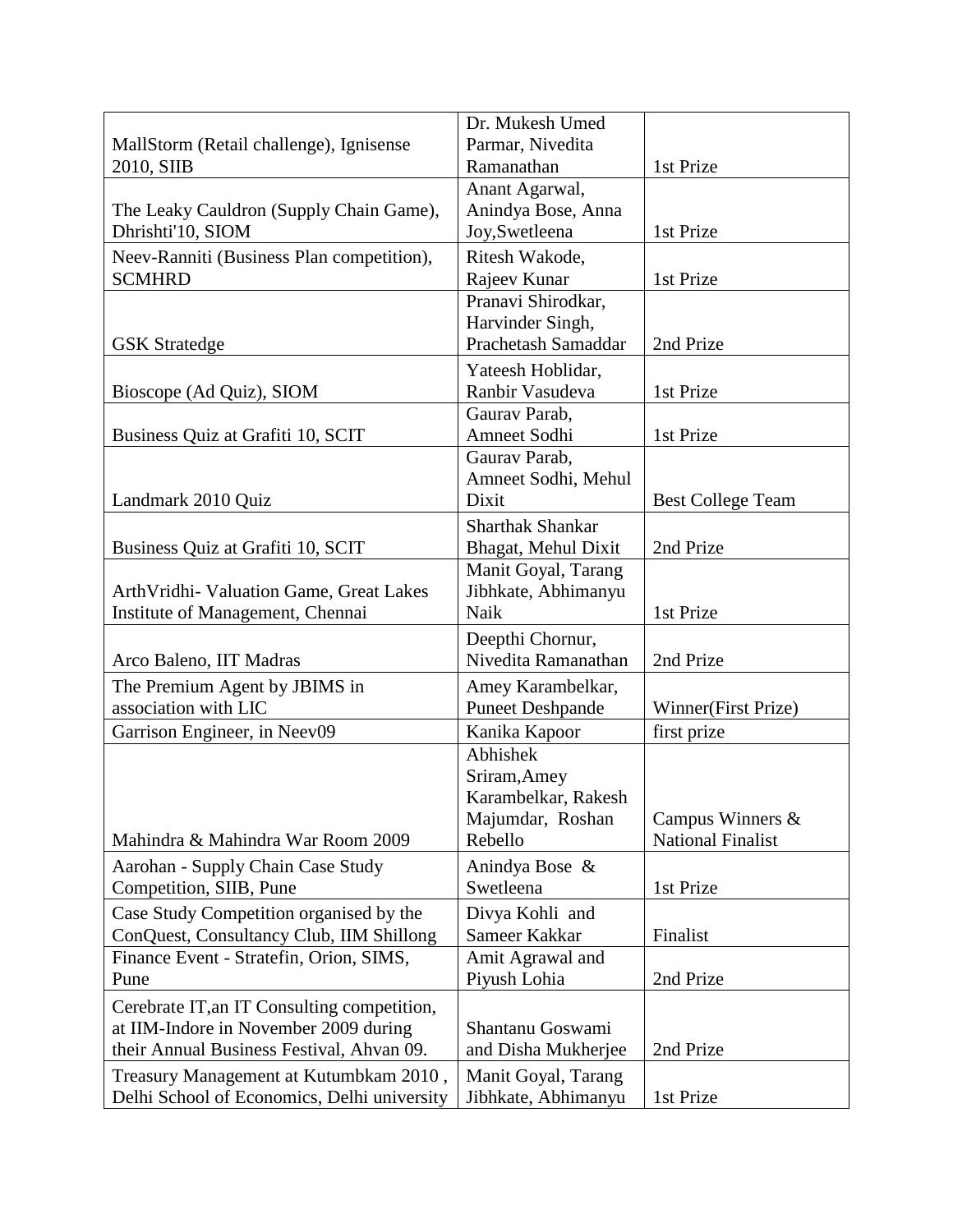|                                  | Naik                          |                              |
|----------------------------------|-------------------------------|------------------------------|
| $\vert$ TATA crucible quiz, 2010 | Gaurav Parab,<br>Amneet Sodhi | 1st Prize, Regional<br>Level |

# 36. **Activities of Guidance and Counseling Unit:**

Students were given the MBTI (Myers Briggs Type Indicator) personality measure, and assessed on their personality type. A session was held, explaining the impact of Type on work behaviour. Students were sent their individualized MBTI reports at their personal mail id.

n addition, students were given the personal effectiveness (PE) questionnaire measuring their self-assessment of their adjustment to the curriculum and student life. Students, who are above average on the CGPA, but have relatively lower scores on the PE questionnaire have been earmarked for one-on-one counselling in the third semester.

### 37.**Placement Services provides to students:**

A placement cell headed by Prof Renu Mishra and assisted by a group of Students looks after the Placement. Institute is forging ahead to achieve its 100% placement record.

#### **38. Development Programmes for Non-Teaching Staff:**

- a. Non-Teaching Staff were trained on the model "Finance for Non-Finance" in June, 2009
- b. All staffs were trained in English Communication.

#### **39. Healthy Practices of the Institute**

- a. Course curriculum is aimed at developing four competencies of the students: conceptual knowledge, corporate experience, entrepreneurial attitude and interpersonal and leadership skills.
- b. Learning is through mix of different methods like collaborative learning, field experience and analysis of case studies from Harvard, IIMs etc.
- c. Continuous Evaluation Process through wide variety of evaluation techniques to encompass students of different learning styles.
- d. A high Technological platform has been provided to the students. SCMHRD is credited to be the only Institute to have the SAP R3, APO, CRM, and BI IDES platform, SAP university alliance program and Oracle 11ias platform with all the modules besides being equipped with software packages.
- e. In-depth guidance is provided to the students on career paths ranging from Career assessment tests to interpretation of the results and development of individual career plans.
- f. Development of skill sets through activity based committees. (Placements, Alumni, Admissions, Entrepreneurship cell, Consultancy cell, Finance Club, Six-Sigma etc.)
- g. Enhancement of faculty knowledge and skills through FDPs , facilitating registration for PhD, publication and presentation of research papers.
- h. Enhancement of global awareness among students through case studies with international perspective, learning of foreign languages such as French, Germany, Spanish.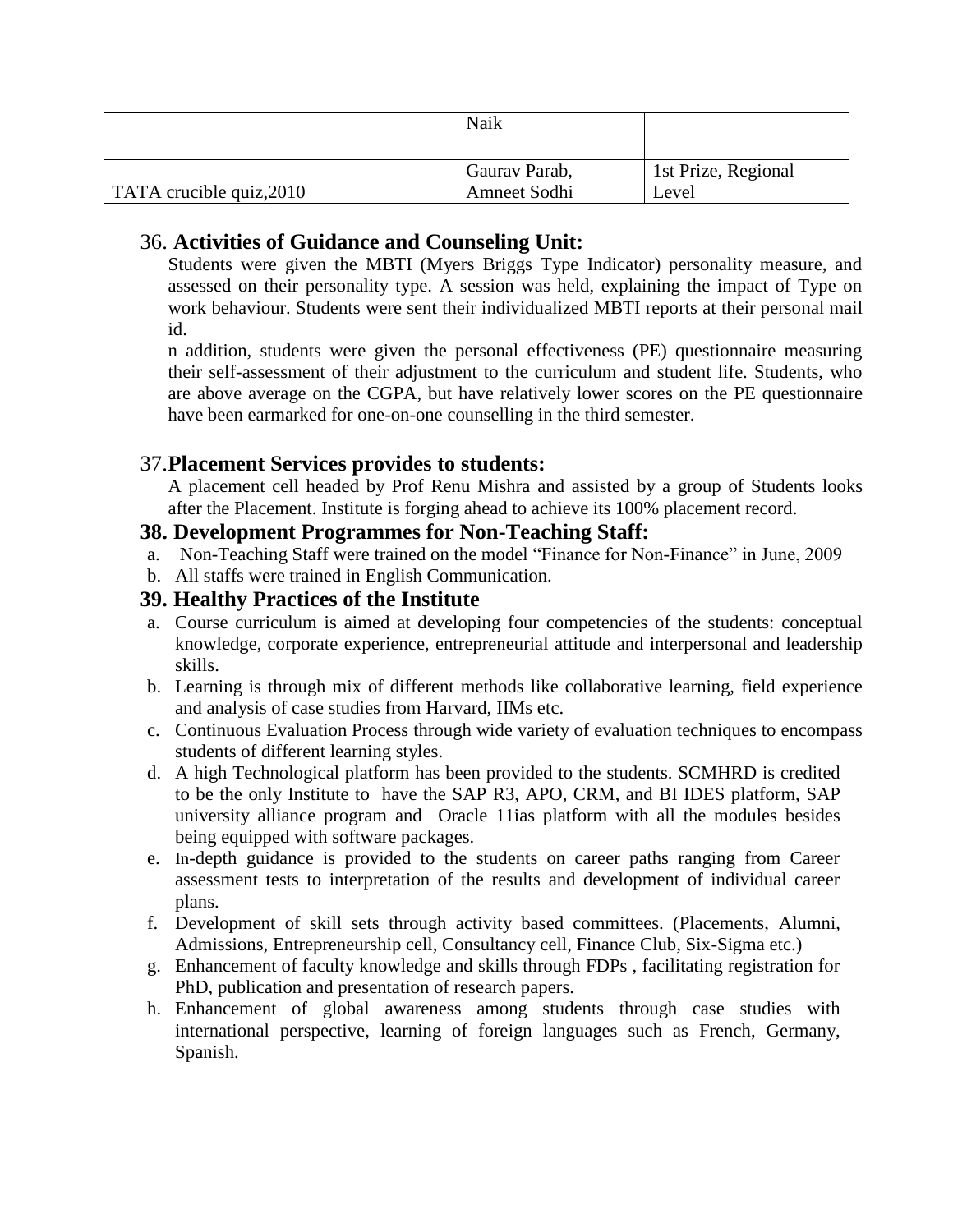- i. SCMHRD follows a competency based selection procedure. Each year an attempt is made to capture the set of competencies which a student would require to exhibit in order to prove a success on campus.
- j. "Shapath" and "Prayatna" are CSR activities in which all the students take part actively.

## **40.Linkages Developed with National/ International, Academic/Research Bodies**

A MOU has been signed by SCMHRD and Americares India Foundation on December 2009 in which SCMHRD will act as the "Research and Academic Partner"

## **41.Any Other Relevant Information**

## **Part C: Details of the Plans of the Institute in the next year**

#### **I. Utilization of Additional Infrastructure**

#### **a. Five new certificate courses to be proposed**

- i. Certificate Course in Commercial Banking and Insurance (2010)
- ii. Certificate Course in Business Analytics(2010)
- iii. Certificate Course in Supply Chain Management (2010)
- iv. Certificate Course in Entrepreneurship(2010)
- v. Certificate Course in Six Sigma (2010)
- vi. Post Graduate Executive Diploma in Infrastructure Management **(2010- 2011)**

#### **b. New MDP programs to be proposed**

| Open Programs www.mdp.scmhrd.edu                                                                                                                                                                                                      |  |
|---------------------------------------------------------------------------------------------------------------------------------------------------------------------------------------------------------------------------------------|--|
| The following Open programs are planned for February:                                                                                                                                                                                 |  |
| Six Sigma                                                                                                                                                                                                                             |  |
| <b>Business Forecasting</b>                                                                                                                                                                                                           |  |
| During the period 2009-10, the activities of the Management Development Centre<br>consisted of the following:                                                                                                                         |  |
| Offering Open Education programs in Lean & Six Sigma, Consulting in HR systems and<br>policies, offering research in the domain of marketing and HR. Besides, there were<br>customized education programs offered to several clients. |  |

#### **II. International Accreditation**

SCMHRD is planning to go for International Accreditation as given by Association to Advance Collegiate School of Business(AACSB) and Association Of Management Development Institutions in South Asia (AMIDSA) Accreditation. A committee has been